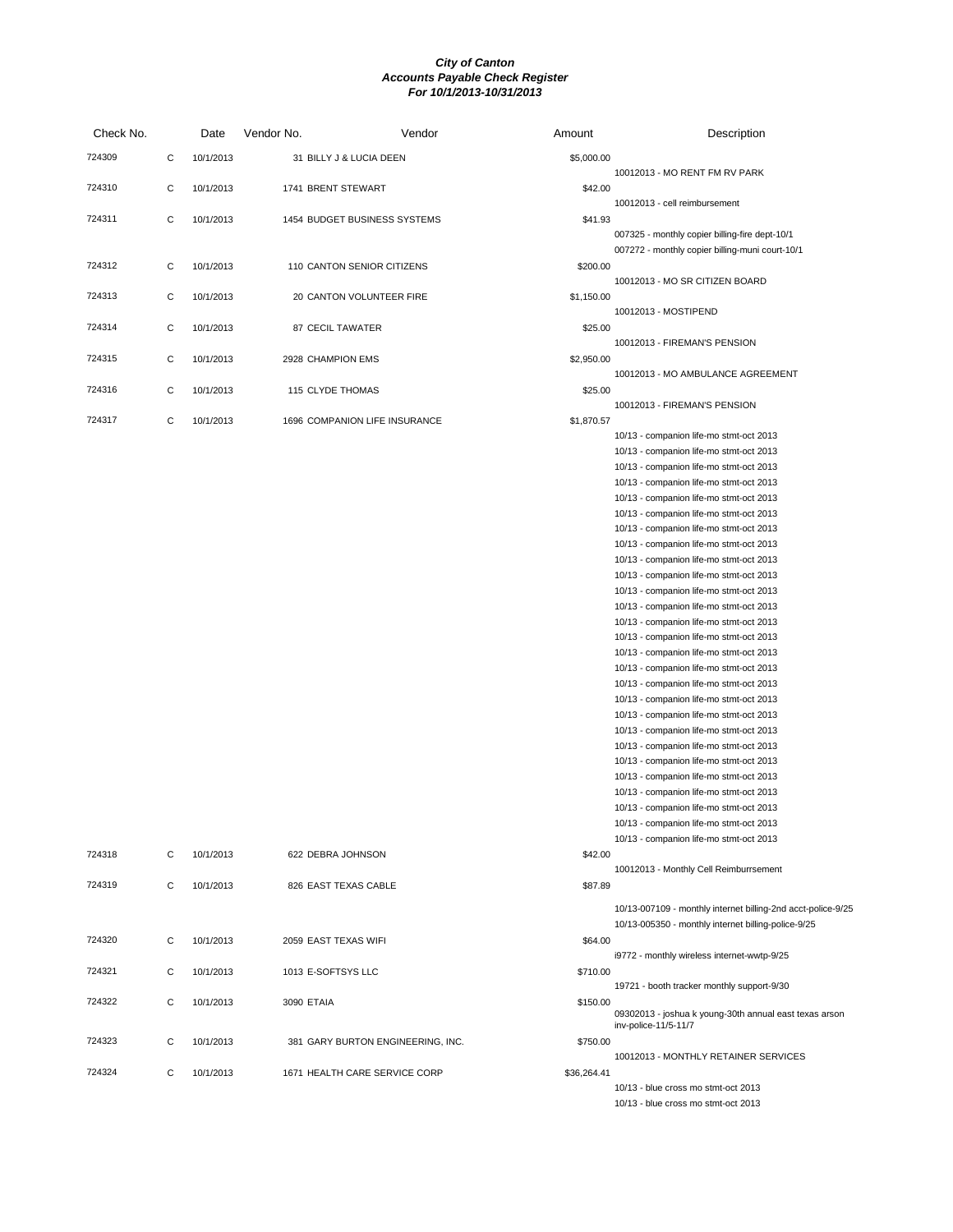|            | 10/13 - blue cross mo stmt-oct 2013                                        |
|------------|----------------------------------------------------------------------------|
|            | 10/13 - blue cross mo stmt-oct 2013                                        |
|            | 10/13 - blue cross mo stmt-oct 2013                                        |
|            | 10/13 - blue cross mo stmt-oct 2013                                        |
|            | 10/13 - blue cross mo stmt-oct 2013                                        |
|            | 10/13 - blue cross mo stmt-oct 2013                                        |
|            | 10/13 - blue cross mo stmt-oct 2013<br>10/13 - blue cross mo stmt-oct 2013 |
|            | 10/13 - blue cross mo stmt-oct 2013                                        |
|            | 10/13 - blue cross mo stmt-oct 2013                                        |
|            | 10/13 - blue cross mo stmt-oct 2013                                        |
|            | 10/13 - blue cross mo stmt-oct 2013                                        |
|            | 10/13 - blue cross mo stmt-oct 2013                                        |
|            | 10/13 - blue cross mo stmt-oct 2013                                        |
|            | 10/13 - blue cross mo stmt-oct 2013                                        |
|            | 10/13 - blue cross mo stmt-oct 2013                                        |
|            | 10/13 - blue cross mo stmt-oct 2013                                        |
|            | 10/13 - blue cross mo stmt-oct 2013                                        |
|            | 10/13 - blue cross mo stmt-oct 2013                                        |
|            | 10/13 - blue cross mo stmt-oct 2013                                        |
|            | 10/13 - blue cross mo stmt-oct 2013                                        |
|            | 10/13 - blue cross mo stmt-oct 2013                                        |
| \$42.00    | 10012013 - Cell reimbursement                                              |
| \$16.67    |                                                                            |
|            | 10012013 - FIREMAN'S PENSION                                               |
| \$375.00   |                                                                            |
|            | 10012013 - MO CEMETERY MAINT                                               |
| \$25.00    |                                                                            |
|            | 10012013 - MO FIREMAN'S PENSION                                            |
| \$25.00    |                                                                            |
|            | 10012013 - MO FIREMAN'S PENSION                                            |
| \$25.00    |                                                                            |
|            | 10012013 - MO FIREMANS PENSION                                             |
| \$25.00    |                                                                            |
|            | 10012013 - MO FIREMANS PENSION                                             |
| \$42.00    | 10012013 - CELL REIMBURSEMENT                                              |
| \$42.00    |                                                                            |
|            |                                                                            |
|            | 10012013 - MONTHLY CELL PHONE REIMBURSEMENT                                |
| \$42.00    |                                                                            |
|            | 10012013 - monthly cell phone reimbursement                                |
| \$42.00    |                                                                            |
|            | 10012013 - MO CELL REIMBURSEMENT                                           |
| \$42.00    | 10012013 - MO CELL REIMBURSEMENT                                           |
| \$42.00    |                                                                            |
|            | 10012013 - MONTHLY CELL REIMBURSEMENT                                      |
| \$175.00   |                                                                            |
|            | q1028 - brad allison-cultivating informants seminar-police-                |
|            | 12/4                                                                       |
| \$16.67    |                                                                            |
|            | 10012013 - FIREMAN'S PENSION                                               |
| \$25.00    | 10012013 - MO FIREMAN'S PENSION                                            |
| \$42.00    |                                                                            |
|            |                                                                            |
|            | 10012013 - MONTHLY CELL PHONE REIMBURSEMENT                                |
| \$25.00    |                                                                            |
|            | 10012013 - MO FIREMAN'S PENSION                                            |
| \$7,315.00 |                                                                            |
|            | 75807 - annual renewal of usti modules-9/5                                 |
| \$200.46   | 237550520 - monthly copier rental-muni court-9/24                          |
|            | 237550835 - monthly copier rental-fire dept-9/24                           |
|            |                                                                            |

| 724325 | C            | 10/1/2013 | 1893 HEATH BURTON                          | \$42.00    |
|--------|--------------|-----------|--------------------------------------------|------------|
| 724326 | С            | 10/1/2013 | 111 HELEN PEACE                            | \$16.67    |
| 724327 | C            | 10/1/2013 | 484 HILLCREST CEMETERY ASSOCIATION         | \$375.00   |
| 724328 | C            | 10/1/2013 | 121 HOWARD PAUL STEGALL                    | \$25.00    |
| 724329 | C            | 10/1/2013 | 113 J L PEACE                              | \$25.00    |
| 724330 | C            | 10/1/2013 | 168 JIMMY PEACE                            | \$25.00    |
| 724331 | C            | 10/1/2013 | 302 JOEY PEACE                             | \$25.00    |
| 724332 | $\mathsf{C}$ | 10/1/2013 | 1555 JOHN PROUGH                           | \$42.00    |
| 724333 | C            | 10/1/2013 | 238 JULIE SEYMORE                          | \$42.00    |
| 724334 | C            | 10/1/2013 | 1726 LA DEANIA JONES                       | \$42.00    |
| 724335 | C            | 10/1/2013 | 292 LILIA V DURHAM                         | \$42.00    |
| 724336 | C            | 10/1/2013 | 356 LINDA BOSTON                           | \$42.00    |
| 724337 | С            | 10/1/2013 | 1132 MIKE KING                             | \$42.00    |
| 724338 | C            | 10/1/2013 | 3089 PROFESSIONAL LAW ENFORCEMENT TRAINING | \$175.00   |
| 724339 | C            | 10/1/2013 | 322 RUBY NORMAN                            | \$16.67    |
| 724340 | С            | 10/1/2013 | 114 THOMAS MILFORD                         | \$25.00    |
| 724341 | С            | 10/1/2013 | 740 TOM PERRY                              | \$42.00    |
| 724342 | С            | 10/1/2013 | 117 TROYCE CASEY                           | \$25.00    |
| 724343 | C            | 10/1/2013 | 200 UNITED SYSTEMS TECHNOLOGY INC          | \$7,315.00 |
| 724344 | C            | 10/1/2013 | 3065 US BANK EQUIPMENT FINANCE             | \$200.46   |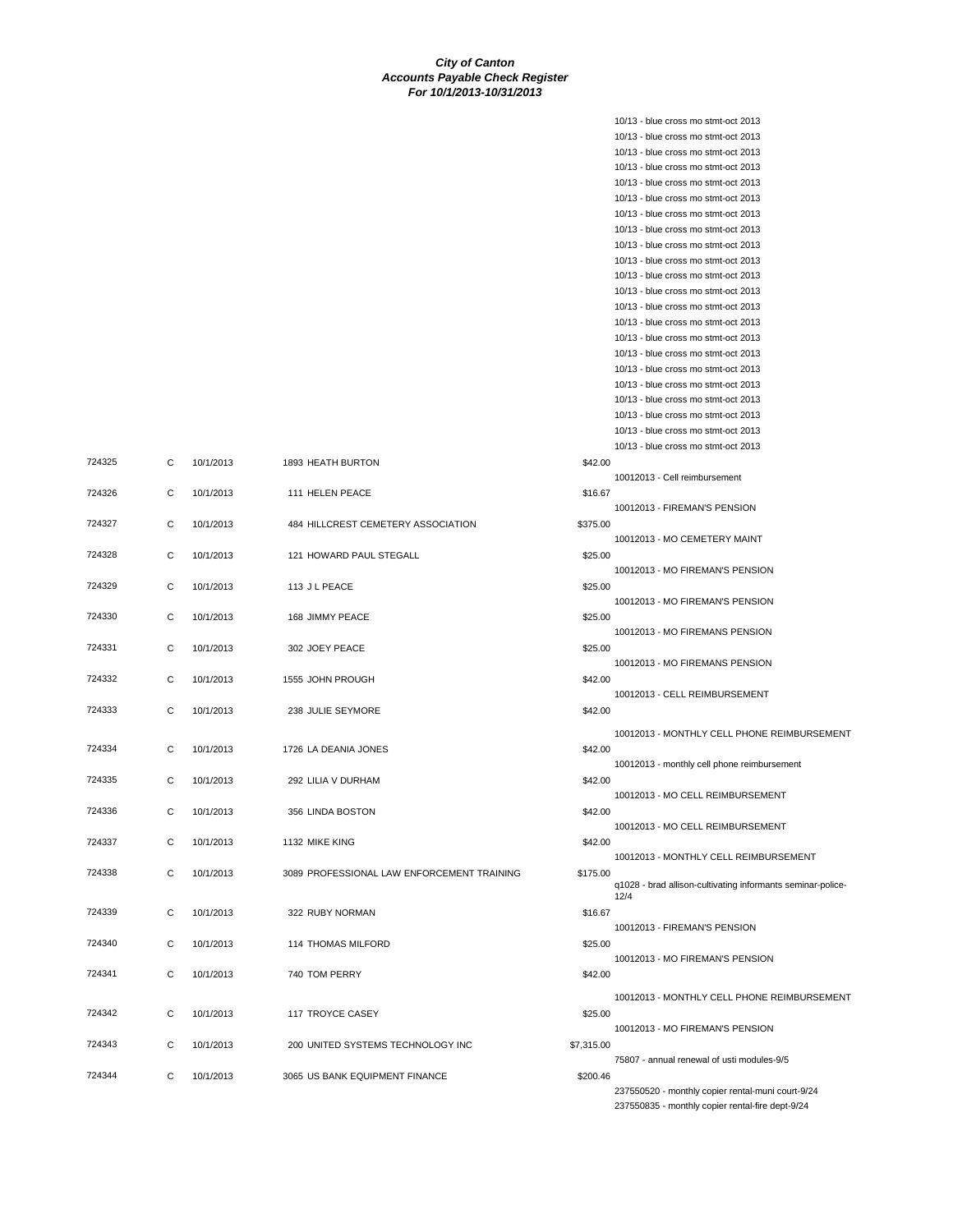| 724345 | С | 10/1/2013 | 218 VAN ZANDT INTERNET          | \$40.00  |                                                                         |
|--------|---|-----------|---------------------------------|----------|-------------------------------------------------------------------------|
|        |   |           |                                 |          | i18246 - monthly domain hosting-cantontex.com-9/25                      |
| 724346 | С | 10/1/2013 | 2966 VZCM INC                   | \$500.00 |                                                                         |
| 724347 | С | 10/1/2013 | 212 WILLIAM SUMMITT             | \$50.00  | 10012013 - Monthly Maintenance                                          |
|        |   |           |                                 |          | 10012013 - MEALS ON WHEELS                                              |
| 724348 | С | 10/1/2013 | 2974 WILLIAMS SCOTSMAN INC      | \$529.20 |                                                                         |
| 724349 | C | 10/2/2013 | 84 POSTMASTER                   | \$950.00 | 10012013 - rental of temporary offfice building                         |
|        |   |           |                                 |          | 10022013 - replenish postage for permit #171-newsletters                |
| 724350 | С | 10/8/2013 | 1669 BRANDY DEVILLE             | \$234.90 |                                                                         |
|        |   |           |                                 |          | 10082013 - CAUSE # 05-00293-CASE # N009204753-<br><b>BRANDY/STEPHEN</b> |
| 724351 | С | 10/8/2013 | 732 CHRISTINA E RYDER           | \$193.52 |                                                                         |
|        |   |           |                                 |          | 10082013 - CAUSE # 04 00514-CHRISTINA/JOE                               |
| 724352 | C | 10/8/2013 | 1593 COLLEEN M BROWN            | \$69.23  | 10082013 - CAUSE-94211-COLLEEN BROWN/JOEL                               |
|        |   |           |                                 |          | BROWN--AG CASE#-4591592561                                              |
| 724353 | С | 10/8/2013 | 2896 KANDICE RYAN DURHAM-LITTLE | \$103.26 | 10082013 - Kandice Ryan Durham-Little/Brandon K Little-                 |
| 724354 | С | 10/8/2013 |                                 | \$101.09 | cause 10-00819                                                          |
|        |   |           | 3013 LEONARDO CRUZ              |          | 10082013 - #0012831167 case 77,195-leonardo                             |
| 724355 | С | 10/8/2013 | 134 MY CREDIT UNION             | \$320.00 | cruz/adriana toledo                                                     |
|        |   |           |                                 |          | 10082013 - EMPLOYEE DIRECT SAVINGS DEPOSIT                              |
|        |   |           |                                 |          |                                                                         |
|        |   |           |                                 |          | 10082013 - EMPLOYEE DIRECT SAVINGS DEPOSIT                              |
|        |   |           |                                 |          | 10082013 - EMPLOYEE DIRECT SAVINGS DEPOSIT                              |
|        |   |           |                                 |          | 10082013 - EMPLOYEE DIRECT SAVINGS DEPOSIT                              |
|        |   |           |                                 |          | 10082013 - EMPLOYEE DIRECT SAVINGS DEPOSIT                              |
|        |   |           |                                 |          | 10082013 - EMPLOYEE DIRECT SAVINGS DEPOSIT                              |
| 724356 | C | 10/8/2013 | 1918 ROBIN MICHELLE ALLISON     | \$230.77 | 10082013 - CASE-09-00132-ROBIN ALLISON/BRAD                             |
|        |   |           |                                 |          | <b>ALLISON</b>                                                          |
| 724357 | C | 10/8/2013 | 2736 State Disbursement Unit    | \$138.46 |                                                                         |
| 724358 | С | 10/9/2013 | 3011 AMANDA WHEELER             | \$130.50 | 10082013 - cause #CV38856/dana/j phillips                               |
|        |   |           |                                 |          | 10092013 - fm independent contract labor-10/7-10/8                      |
| 724359 | С | 10/9/2013 | 3096 CHARLES BELL II            | \$130.50 |                                                                         |
|        |   |           |                                 |          | 10092013 - fm independent contract labor-10/7-10/8                      |
| 724360 | C | 10/9/2013 | 1903 CHARLES CUNNINGHAM         | \$130.50 |                                                                         |
|        |   |           |                                 |          | 10092013 - fm independent contract labor-10/7-10/8                      |
| 724361 | C | 10/9/2013 | 3092 CHARLES W BROWN            | \$130.50 |                                                                         |
|        |   |           |                                 |          | 10092013 - fm independent contract labor-10/7-10/8                      |
| 724362 | C | 10/9/2013 | 3001 DONALD W WHEELER           | \$130.50 |                                                                         |
| 724363 | С | 10/9/2013 | 3093 GEORGINA VILLANUEVA        | \$130.50 | 10092013 - fm independent contract labor-10/7-10/8                      |
|        |   |           |                                 |          |                                                                         |
| 724364 | С | 10/9/2013 | 3098 JAMES H LYONS              | \$130.50 | 10092013 - fm independent contract labor-10/7-10/8                      |
|        |   |           |                                 |          | 10092013 - fm independent contract labor-10/7-10/8                      |
| 724365 | С | 10/9/2013 | 1881 JAMES JOHNSON              | \$101.50 |                                                                         |
|        |   |           |                                 |          | 10092013 - fm independent contract labor-10/7-10/8                      |
| 724366 | С | 10/9/2013 | 2844 JERRY OSBURN               | \$130.50 |                                                                         |
|        |   |           |                                 |          | 10092013 - fm independent contract labor-10/7-10/8                      |
| 724367 | С | 10/9/2013 | 63 JESSIE STANFORD              | \$130.50 |                                                                         |
| 724368 | С | 10/9/2013 | 3094 JOSE A MOLINA              | \$103.31 | 10092013 - fm independent contract labor-10/7                           |
|        |   |           |                                 |          | 10092013 - fm independent contract labor-10/7-10/8                      |
|        |   |           |                                 |          |                                                                         |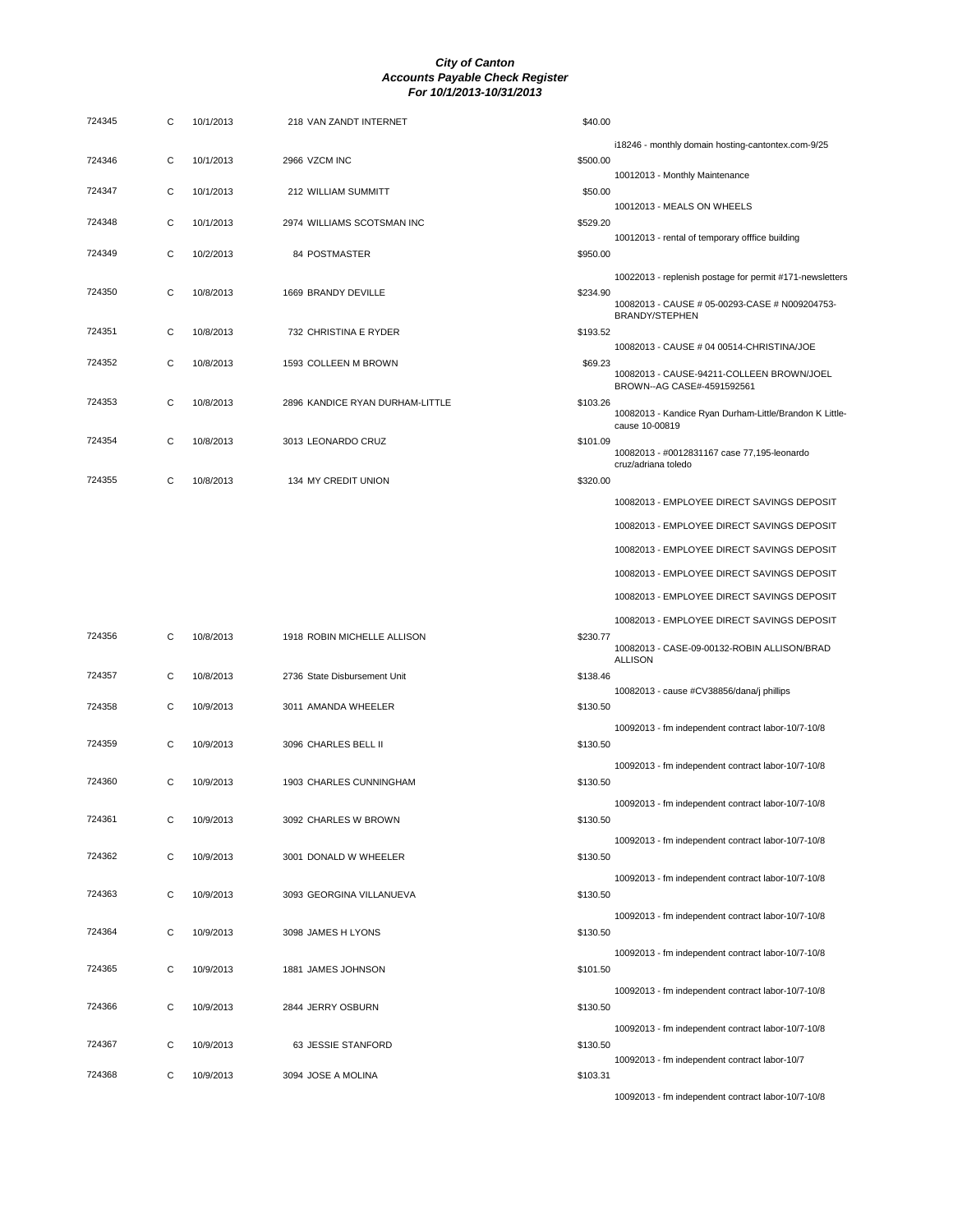| 724369 | С | 10/9/2013  | 2997 JUSTIN WHEELER                       | \$130.50 |                                                                                                                            |
|--------|---|------------|-------------------------------------------|----------|----------------------------------------------------------------------------------------------------------------------------|
| 724370 | С | 10/9/2013  | 1907 KIP THOMPSON                         | \$130.50 | 10092013 - fm independent contract labor-10/7-10/8                                                                         |
| 724371 | С | 10/9/2013  | 3058 LORENA GALLEGOS MEJIA                | \$65.25  | 10092013 - fm independent contract labor-10/7-10/8                                                                         |
| 724372 | C | 10/9/2013  | 2999 LUZ MARIA MARTINEZ SALAZAR           | \$130.50 | 10092013 - fm independent contract labor-10/7                                                                              |
| 724373 | C | 10/9/2013  | 837 MARIA GALLEGOS                        | \$65.25  | 10092013 - fm independent contract labor-10/7-10/8                                                                         |
| 724374 | C | 10/9/2013  | 2963 MARTHA VILLANUEVA                    | \$130.50 | 10092013 - fm independent contract labor-10/7                                                                              |
| 724375 | C | 10/9/2013  | 3000 PAMELA WEAVER                        | \$58.00  | 10092013 - fm independent contract labor-10/7-10/8                                                                         |
| 724376 | С | 10/9/2013  | 2984 PEGGY SUE CLARK                      | \$58.00  | 10092013 - fm independent contract labor-10/7<br>10092013 - fm independent contract labor-10/7                             |
| 724377 | C | 10/9/2013  | 1659 RONALD WRIGHT                        | \$130.50 |                                                                                                                            |
| 724378 | C | 10/9/2013  | 3095 RUTH HERNANDEZ                       | \$130.50 | 10092013 - fm independent contract labor-10/7-10/8                                                                         |
| 724379 | C | 10/9/2013  | 374 SANDRA HOWARD                         | \$130.50 | 10092013 - fm independent contract labor-10/7-10/8                                                                         |
| 724380 | C | 10/9/2013  | 3091 SHELLIE DODSON                       | \$65.25  | 10092013 - fm independent contract labor-10/7-10/8                                                                         |
| 724381 | C | 10/9/2013  | 3097 SONIA LOPEZ MORENO                   | \$130.50 | 10092013 - fm independent contract labor-10/7                                                                              |
| 724382 | С | 10/9/2013  | 2827 TIM JOHNSON                          | \$101.50 | 10092013 - fm independent contract labor-10/7-10/8                                                                         |
| 724383 | С | 10/10/2013 | 86 AMERICAN NAT'L BANK OF TEXAS           | \$300.00 | 10092013 - fm independent contract labor-10/7-10/8<br>09122013 - annual maint fee for tnrcc standby trust-9/1-             |
| 724384 | С | 10/10/2013 | 3 ANA-LAB CORP.                           | \$213.00 | 8/31/2014                                                                                                                  |
| 724385 | С | 10/10/2013 | 196 ANALYTICAL ENVIRONMENTAL LABORATORIES | \$689.00 | A0296872 - samples for water testing-water plant-10/2                                                                      |
| 724386 | С | 10/10/2013 | 1363 Ann or Richard Watson                | \$56.73  | 19142 - ammonia-tss-cbod-samples for testing-water plant-<br>9/27                                                          |
| 724387 | С | 10/10/2013 | 15 BILLIE ROSE FLORAL                     | \$218.50 | 2-021390-07 Refund - Utility Billing Refund                                                                                |
|        |   |            |                                           |          | 008132 - barbara cundiff-sympathy easel-fm-9/24<br>008046 - d st john's mother-sympathy easel-transfer station-<br>9/4     |
| 724388 | С | 10/10/2013 | 1363 BLISS WHITUS                         | \$63.21  | 008073 - dorman shipp-sympathy basket-fm-9/12                                                                              |
| 724389 | C | 10/10/2013 | 92 CARQUEST AUTO PARTS                    | \$505.45 | 3-031220-05 Refund - Utility Billing Refund                                                                                |
|        |   |            |                                           |          | 7979-124063 - unit 32-air filter-fm-9/26<br>7979-123110 - unit 30-brake cleaner-sea foam motor<br>treatment-fm-9/2         |
|        |   |            |                                           |          | 7979-123379 - unit 30-standard capsule-fm-9/10<br>7979-124033 - unit 21-cylinder lube & injection cleaner-code<br>enf-9/25 |
|        |   |            |                                           |          | 7979-123437 - unit 30-brake fluid-fm-9/11                                                                                  |
|        |   |            |                                           |          | 7979-123994 - unit 20-engine oil stop leak-wwtp-9/25                                                                       |
|        |   |            |                                           |          | 7979-123868 - armorall protectant-parks-9/20                                                                               |
|        |   |            |                                           |          | 7979-123778 - unit 35-battery-fm-9/19<br>7979-123690 - fire chief's car-broken plug remover-fire dept-<br>9/17             |
|        |   |            |                                           |          | 7979-123634 - unit 71-76-fm golf carts-batteries-9/16<br>7979-123378 - unit 30-standard capsule-miniature bulb-fm-<br>9/10 |

7979-123633 - unit 71-solenoid for golf cart-fm-9/16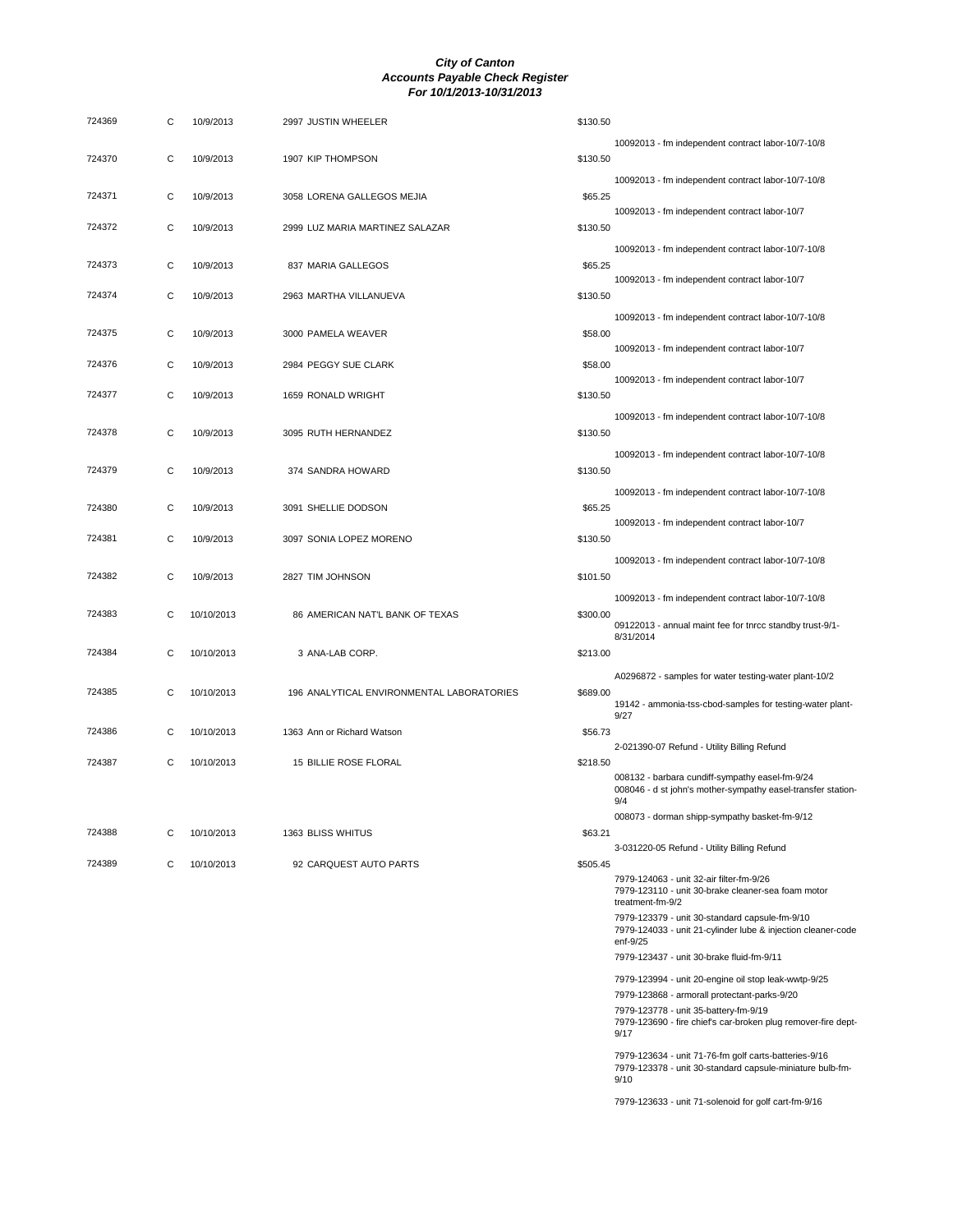| 724390 | С | 10/10/2013 | 1732 CERIDIAN BENEFIT SERVICES | \$94.44    |                                                                       |
|--------|---|------------|--------------------------------|------------|-----------------------------------------------------------------------|
| 724391 | C | 10/10/2013 | 1458 CHAMBERS PAINT & BODY     | \$4,499.00 | 332570338 - monthly cobra admin-sep 2013                              |
| 724392 | C | 10/10/2013 | 1363 CHRIS FUGATE              | \$21.98    | 08092013 - refinish-paint helicopter-police dept-8/9                  |
| 724393 | C | 10/10/2013 | 1363 Chris or Teralyn Gibson   | \$62.87    | 8-081230-04 Refund - Utility Billing Refund                           |
|        |   |            |                                |            | 3-032280-03 Refund - Utility Billing Refund                           |
| 724394 | C | 10/10/2013 | 1612 CINTAS CORP LOC. 495      | \$1,037.68 |                                                                       |
|        |   |            |                                |            | 495137607 - cintas weekly stmt-9/4                                    |
|        |   |            |                                |            | 495138352 - cintas weekly stmt-9/11                                   |
|        |   |            |                                |            | 495137607 - cintas weekly stmt-9/4                                    |
|        |   |            |                                |            | 495137607 - cintas weekly stmt-9/4                                    |
|        |   |            |                                |            | 495137607 - cintas weekly stmt-9/4                                    |
|        |   |            |                                |            | 495137607 - cintas weekly stmt-9/4                                    |
|        |   |            |                                |            | 495137607 - cintas weekly stmt-9/4                                    |
|        |   |            |                                |            | 495137607 - cintas weekly stmt-9/4                                    |
|        |   |            |                                |            | 495137607 - cintas weekly stmt-9/4                                    |
|        |   |            |                                |            | 495137607 - cintas weekly stmt-9/4                                    |
|        |   |            |                                |            | 495137607 - cintas weekly stmt-9/4                                    |
|        |   |            |                                |            | 495137607 - cintas weekly stmt-9/4                                    |
|        |   |            |                                |            | 495137607 - cintas weekly stmt-9/4                                    |
|        |   |            |                                |            | 495137607 - cintas weekly stmt-9/4                                    |
|        |   |            |                                |            | 495137607 - cintas weekly stmt-9/4                                    |
|        |   |            |                                |            | 495137607 - cintas weekly stmt-9/4                                    |
|        |   |            |                                |            | 495138352 - cintas weekly stmt-9/11                                   |
|        |   |            |                                |            | 495138352 - cintas weekly stmt-9/11                                   |
|        |   |            |                                |            | 495138352 - cintas weekly stmt-9/11                                   |
|        |   |            |                                |            | 495138352 - cintas weekly stmt-9/11                                   |
|        |   |            |                                |            | 495138352 - cintas weekly stmt-9/11                                   |
|        |   |            |                                |            | 495138352 - cintas weekly stmt-9/11                                   |
|        |   |            |                                |            | 495138352 - cintas weekly stmt-9/11                                   |
|        |   |            |                                |            | 495138352 - cintas weekly stmt-9/11                                   |
|        |   |            |                                |            | 495137607 - cintas weekly stmt-9/4                                    |
|        |   |            |                                |            | 495138352 - cintas weekly stmt-9/11                                   |
|        |   |            |                                |            | 495138352 - cintas weekly stmt-9/11                                   |
|        |   |            |                                |            | 495138352 - cintas weekly stmt-9/11                                   |
|        |   |            |                                |            | 495138352 - cintas weekly stmt-9/11                                   |
|        |   |            |                                |            | 495138352 - cintas weekly stmt-9/11                                   |
|        |   |            |                                |            | 495138352 - cintas weekly stmt-9/11                                   |
|        |   |            |                                |            | 495137607 - cintas weekly stmt-9/4                                    |
|        |   |            |                                |            | 495138352 - cintas weekly stmt-9/11                                   |
|        |   |            |                                |            | 495138352 - cintas weekly stmt-9/11                                   |
|        |   |            |                                |            | 495137607 - cintas weekly stmt-9/4                                    |
|        |   |            |                                |            | 495138352 - cintas weekly stmt-9/11                                   |
| 724395 | С | 10/10/2013 | 1363 Cristina Martinez         | \$2.21     |                                                                       |
|        |   |            |                                |            | 6-062220-04 Refund - Utility Billing Refund                           |
| 724396 | С | 10/10/2013 | 1363 DARRELL PRATHER           | \$18.31    |                                                                       |
|        |   |            |                                |            | 10-101160-02 Refund - Utility Billing Refund                          |
| 724397 | C | 10/10/2013 | 222 DIXIE PAPER CO. INC.       | \$1,566.75 |                                                                       |
|        |   |            |                                |            | 442814 - lotion soap-toilet bowl blocks-smalll drink cups-fm-         |
|        |   |            |                                |            | 9/24                                                                  |
|        |   |            |                                |            | 442814 - lotion soap-toilet bowl blocks-smalll drink cups-fm-<br>9/24 |
|        |   |            |                                |            | 442814 - lotion soap-toilet bowl blocks-smalll drink cups-fm-<br>9/24 |
|        |   |            |                                |            | 443602 - 1 dozen toilet bowl blocks-fm-9/26                           |
|        |   |            |                                |            | 441866 - (2) cases-legal size copy paper-fm-9/19                      |
|        |   |            |                                |            | 442814 - lotion soap-toilet bowl blocks-smalll drink cups-fm-<br>9/24 |
| 724398 | С | 10/10/2013 | 1038 DOUGLAS BELZER            | \$600.00   |                                                                       |
|        |   |            |                                |            | 10062013 - food service inspections-10/4-10/6                         |
| 724399 | С | 10/10/2013 | 32 DPC INDUSTRIES, INC.        | \$1,145.56 |                                                                       |
|        |   |            |                                |            |                                                                       |
|        |   |            |                                |            | 797003148-13 - (7) 150 cylinders chlorine-water plant-9/30            |
| 724400 | C | 10/10/2013 | 826 EAST TEXAS CABLE           | \$111.90   |                                                                       |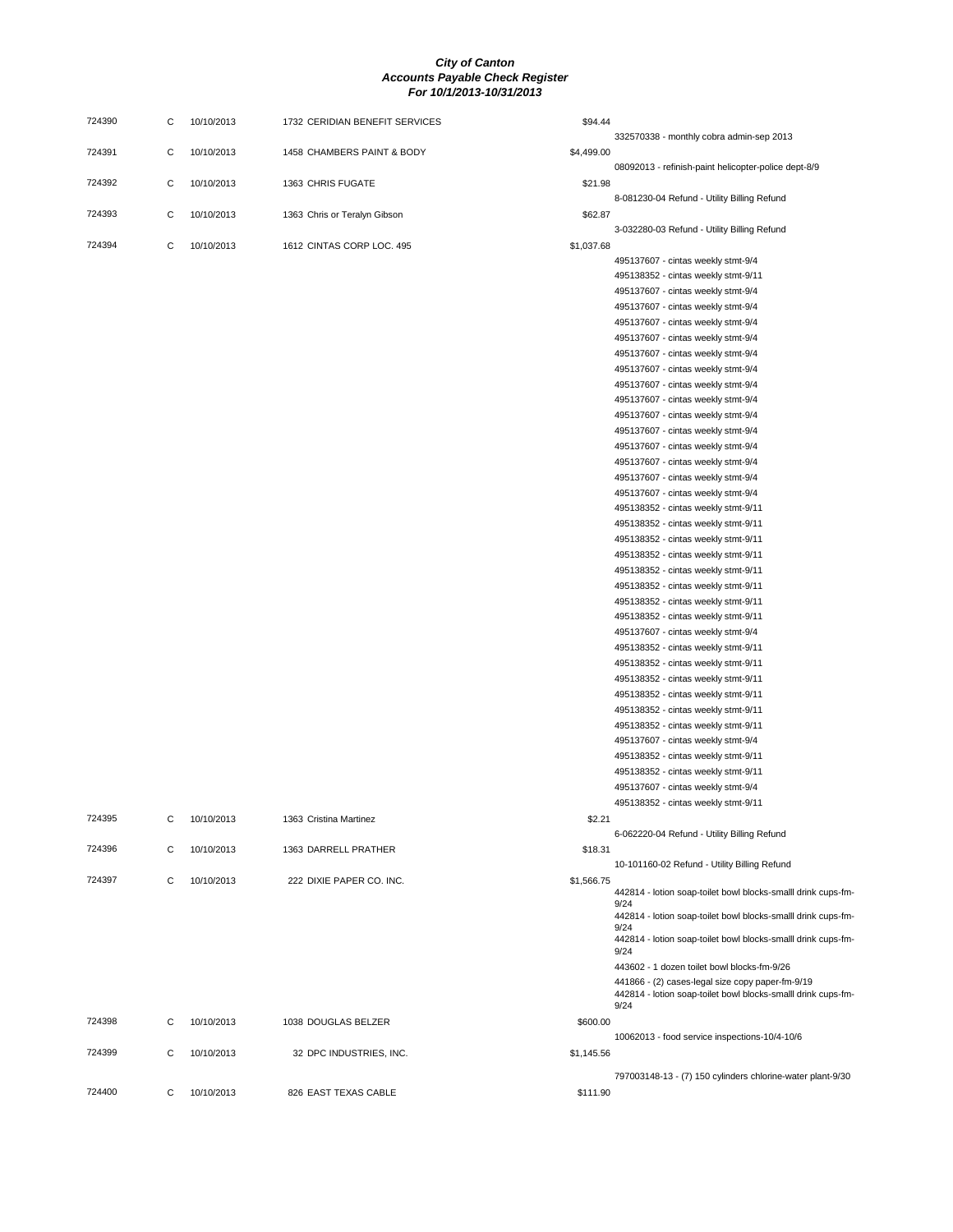|        |   |            |                                      |            | 09/13-005299 - monthly internet service-fire dept-aug & sep<br>2013                                                                                                    |
|--------|---|------------|--------------------------------------|------------|------------------------------------------------------------------------------------------------------------------------------------------------------------------------|
| 724401 | С | 10/10/2013 | 1790 EAST TEXAS FLYING SERVICE, INC. | \$1,013.25 | 532 - reskin lower section of vertical stab-helicopter-police-                                                                                                         |
|        |   |            |                                      |            | 7/8                                                                                                                                                                    |
| 724402 | С | 10/10/2013 | 3066 ELDER CHRYSLER DODGE JEEP       | \$779.50   |                                                                                                                                                                        |
|        |   |            |                                      |            | chcs201547 - unit pd73-replace powertrain control module-<br>police-9/30                                                                                               |
| 724403 | С | 10/10/2013 | 2067 FOUR BROTHERS                   | \$298.43   |                                                                                                                                                                        |
|        |   |            |                                      |            | w38668067-01 - weedeater diagnostics-parks-9/18                                                                                                                        |
|        |   |            |                                      |            | w38668065-01 - weedeater diagnostics-fm-9/18                                                                                                                           |
|        |   |            |                                      |            | w38668066-01 - weedeater diagnostics-fm-9/18                                                                                                                           |
|        |   |            |                                      |            | w38668063-01 - weedeater diagnostics-fm-9/18                                                                                                                           |
|        |   |            |                                      |            | w38668080-01 - chainsaw diagnostics-fm-9/24                                                                                                                            |
| 724404 | С | 10/10/2013 | 1363 Gayle Tardy                     | \$77.34    | w38668064-01 - weedeater diagnostics-parks-9/18                                                                                                                        |
|        |   |            |                                      |            | 11-111120-03 Refund - Utility Billing Refund                                                                                                                           |
| 724405 | С | 10/10/2013 | 2709 HBC BUILDING CENTER             | \$1,948.13 |                                                                                                                                                                        |
|        |   |            |                                      |            | k08980 - green spray paint-masking tape-wwtp-9/30                                                                                                                      |
|        |   |            |                                      |            | k08678 - all purpose cleaner-pvc cement-pvc elbow-utilties-<br>9/10                                                                                                    |
|        |   |            |                                      |            | k08745 - ezmix-water plant-9/13                                                                                                                                        |
|        |   |            |                                      |            | k08681 - 2 forge eyes-hillman hardware-parks-9/10<br>k08689 - ice blades-galvanized cap-rain or shine cement-fm-<br>9/11                                               |
|        |   |            |                                      |            | k08690 - galvanized pipe-threaded pipe-fm-9/11                                                                                                                         |
|        |   |            |                                      |            | k08708 - schedule 80 welding tee-water plant-9/11                                                                                                                      |
|        |   |            |                                      |            | k08646 - hillman hardware--4 keys for emer trailer-fire dept-                                                                                                          |
|        |   |            |                                      |            | 9/9<br>k08977 - exy mix concrete-fm-9/30                                                                                                                               |
|        |   |            |                                      |            | k08627 - 100 ft of 1 1/2 pvc pipe-utilities-9/6                                                                                                                        |
|        |   |            |                                      |            |                                                                                                                                                                        |
|        |   |            |                                      |            | k08971 - sthil chain loop-bar & chain oil-fire dept-9/30<br>k08969 - welding gloves-cut off wheel-soapstone holder-<br>utlities-9/30                                   |
|        |   |            |                                      |            | k08734 - gatorade-parks-9/12                                                                                                                                           |
|        |   |            |                                      |            | k08643 - light control plate-westgate restroom-fm-9/9<br>k08969 - welding gloves-cut off wheel-soapstone holder-<br>utlities-9/30                                      |
|        |   |            |                                      |            | k08635 - pole pruner handle-adapter-threaded plug-fm-9/6                                                                                                               |
|        |   |            |                                      |            | k08680 - jaw pump pliers-fm-9/10<br>k08618 - mortar mix-fm-9/5                                                                                                         |
|        |   |            |                                      |            | k08609 - gatorade punch-fm-9/5                                                                                                                                         |
|        |   |            |                                      |            | k08608 - trash can-fire dept-9/5                                                                                                                                       |
|        |   |            |                                      |            | k08599 - deadlatch-library-9/4                                                                                                                                         |
|        |   |            |                                      |            | 7562 - breaker box-rv park-fm-9/4                                                                                                                                      |
|        |   |            |                                      |            | k08586 - flex coupling-water plant-9/3<br>k08583/5 - brush fire truck 1-pvc cap for fill pipe-fire dept-<br>9/3                                                        |
|        |   |            |                                      |            | k08579 - 6"pvc pipe-pvc elbows-couplings-fm-9/3                                                                                                                        |
|        |   |            |                                      |            | k08567 - hex nut-fm-9/2                                                                                                                                                |
|        |   |            |                                      |            | k08635 - pole pruner handle-adapter-threaded plug-fm-9/6                                                                                                               |
|        |   |            |                                      |            | k08803 - weldable sheet-hex bushings-icemaker trays-cyra-<br>9/17                                                                                                      |
|        |   |            |                                      |            | k08934 - bungee cord-parks-9/26                                                                                                                                        |
|        |   |            |                                      |            | k08933 - pvc cap-sewer line at transfer station-f9/26                                                                                                                  |
|        |   |            |                                      |            | k08924 - insecticide-washer/ring cone-fm-9/25                                                                                                                          |
|        |   |            |                                      |            | k08924 - insecticide-washer/ring cone-fm-9/25<br>k08921 - pvc cap-fm-9/25                                                                                              |
|        |   |            |                                      |            |                                                                                                                                                                        |
|        |   |            |                                      |            | k08853 - plastic pail-barb hose-clamp hose-cyra-9/20<br>k08851 - hillman hardware-fm-9/20<br>k08850 - faucet-pvc trap-hillman hardware-repaired at police<br>dept-9/20 |
|        |   |            |                                      |            | k08843 - drill bit-water filter-fm-9/20                                                                                                                                |
|        |   |            |                                      |            | k08843 - drill bit-water filter-fm-9/20                                                                                                                                |
|        |   |            |                                      |            | k08840 - meter socket-electrical tape-fm-9/20                                                                                                                          |
|        |   |            |                                      |            | k08840 - meter socket-electrical tape-fm-9/20                                                                                                                          |
|        |   |            |                                      |            |                                                                                                                                                                        |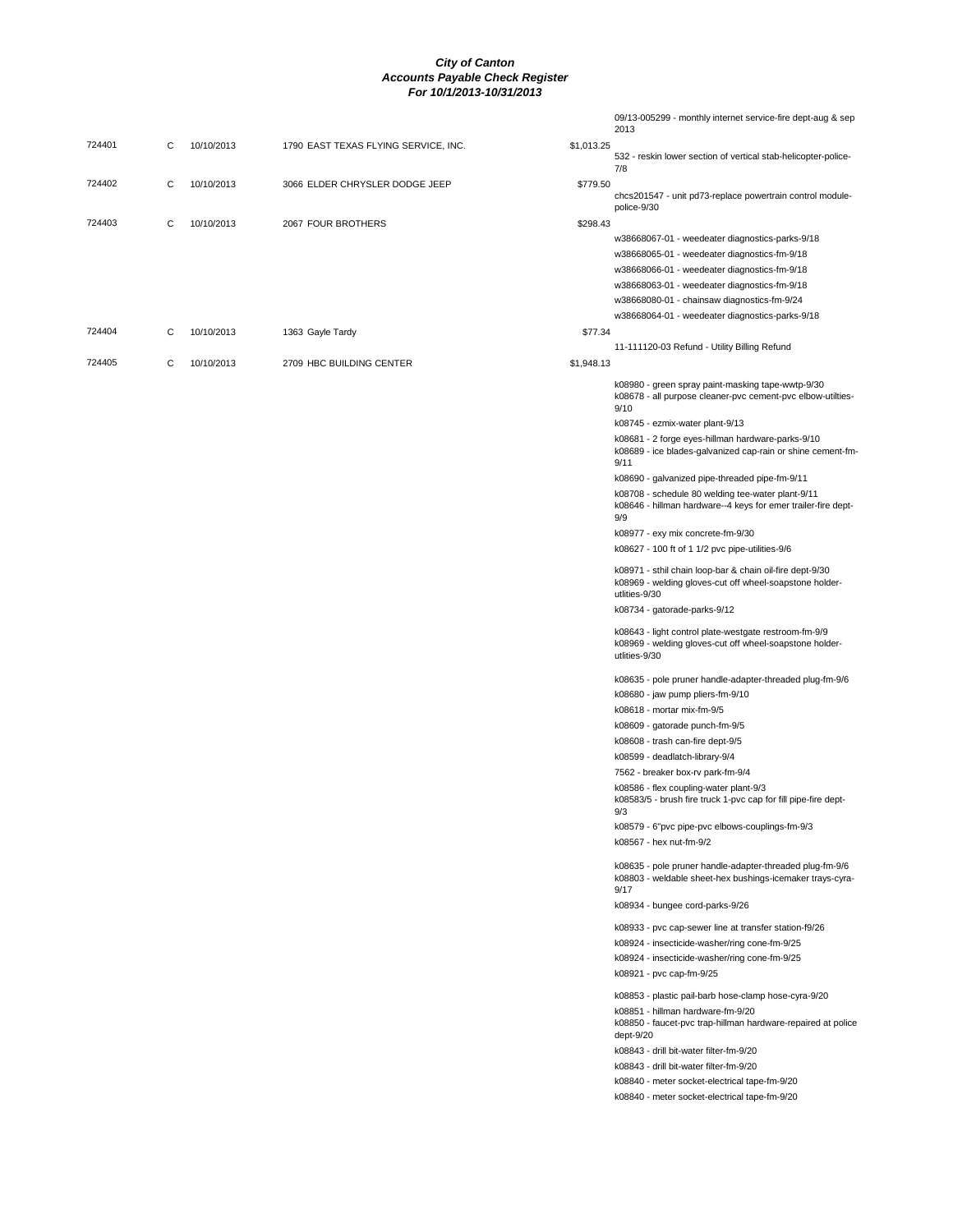|        |   |            |                                    |            | k08935 - tape measure-duct tape-marking paint code enf-<br>9/26                                                                |
|--------|---|------------|------------------------------------|------------|--------------------------------------------------------------------------------------------------------------------------------|
|        |   |            |                                    |            | k08810 - duct tape-water plant-9/18                                                                                            |
|        |   |            |                                    |            | k08767 - thompson waterseal-fm-9/16                                                                                            |
|        |   |            |                                    |            |                                                                                                                                |
|        |   |            |                                    |            | k08790 - titebond glue-hillman hardware-city hall-9/17                                                                         |
|        |   |            |                                    |            | k08788 - 2 duplicate keys for animal shelter-9/17<br>k08785 - galvanized flash shingle-muni court-9/17                         |
|        |   |            |                                    |            | k08770 - circuit alert wire-pliers-tape measure-water plant-<br>9/16                                                           |
|        |   |            |                                    |            | k08770 - circuit alert wire-pliers-tape measure-water plant-<br>9/16                                                           |
|        |   |            |                                    |            | k08769 - premium sprayer-fm-9/16                                                                                               |
|        |   |            |                                    |            | k08968 - wasp hornet spray-fm-9/30                                                                                             |
|        |   |            |                                    |            | k08766 - breakers-pliers-fm-9/16                                                                                               |
|        |   |            |                                    |            | k08660 - ubolt-green restroom-fm-9/9                                                                                           |
|        |   |            |                                    |            | k08765 - main breaker box-fm-9/16                                                                                              |
|        |   |            |                                    |            | k08763 - ant roach bait-hd max-water plant-9/14                                                                                |
|        |   |            |                                    |            | k08752 - 2 brass pipe caps-fm-9/13                                                                                             |
|        |   |            |                                    |            | k08831 - ez mix concrete-fm-9/19<br>k08952 - all purpose cement-all purpose cleaner-sch 80<br>adapter-utitilies-9/27           |
|        |   |            |                                    |            | k08766 - breakers-pliers-fm-9/16                                                                                               |
|        |   |            |                                    |            | k08951 - electrical tape-fire dept-9/27                                                                                        |
|        |   |            |                                    |            | k08944 - furnace filter-water plant-9/26<br>kk08941 - twist lock light control-high intensity light bulbs-<br>water plant-9/26 |
|        |   |            |                                    |            | k08935 - tape measure-duct tape-marking paint code enf-<br>9/26                                                                |
| 724409 | С | 10/10/2013 | 1363 HEATH RAGLE                   | \$72.98    |                                                                                                                                |
| 724410 | С | 10/10/2013 | 1363 Henry Lewis                   | \$34.91    | 5-053079-02 Refund - Utility Billing Refund                                                                                    |
|        |   |            |                                    |            | 12-120000-08 Refund - Utility Billing Refund                                                                                   |
| 724411 | С | 10/10/2013 | 2682 HOOTENS LLC                   | \$8.94     | 956820 - 3/4 hot roll-fm-9/27                                                                                                  |
| 724412 | С | 10/10/2013 | 2809 INGRAM HEALTH CARE PC         | \$50.00    |                                                                                                                                |
|        |   |            |                                    |            | 11214/090413 - utilities-drug screen-9/4                                                                                       |
| 724413 | С | 10/10/2013 | 1363 Jack Etheridge                | \$55.11    |                                                                                                                                |
| 724414 | С | 10/10/2013 | 1363 KAY SANDERS                   | \$52.77    | 9-091245-08 Refund - Utility Billing Refund                                                                                    |
|        |   |            |                                    |            | 2-022640-02 Refund - Utility Billing Refund                                                                                    |
| 724415 | С | 10/10/2013 | 1363 KENNETH LAWSON                | \$34.40    | 5-051476-02 Refund - Utility Billing Refund                                                                                    |
| 724416 | С | 10/10/2013 | 750 KINDLE EQUIPMENT               | \$932.87   |                                                                                                                                |
|        |   |            |                                    |            | 638155 - unit 74-replaced starter-hoses to fix leak on<br>backhoe-transfer station-10/3                                        |
| 724417 | С | 10/10/2013 | 1363 Lacey or Samuel Inman         | \$1.86     | 8-081750-08 Refund - Utility Billing Refund                                                                                    |
| 724418 | C | 10/10/2013 | 142 LONGVIEW ASPHALT               | \$1,658.04 |                                                                                                                                |
|        |   |            |                                    |            | 71154 - Cold Mix-Streets-9/19                                                                                                  |
| 724419 | С | 10/10/2013 | 1363 MARGUERITE HENDERSON          | \$5.70     |                                                                                                                                |
| 724420 | С | 10/10/2013 | 2100 MOMAR INCORPORATED            | \$414.70   | 1-011740-03 Refund - Utility Billing Refund                                                                                    |
|        |   |            |                                    |            | a46265 - (7) drums bpc cleaner-wwtp-10/2                                                                                       |
| 724421 | С | 10/10/2013 | 1068 MR D'S #1                     | \$510.39   |                                                                                                                                |
|        |   |            |                                    |            | 510783 - unit 5-diesel-streets-8/16                                                                                            |
|        |   |            |                                    |            | 810757 - unit 5-6-diesel fuel for dump trucks-streets-9/12                                                                     |
| 724422 | С | 10/10/2013 | 2796 MR D'S 10 MINUTE OIL CHANGE   | \$29.00    |                                                                                                                                |
|        |   |            |                                    |            | 917 - unit pd02--state inspection-police-9/4<br>2062 - toyota 4runner-state inspection-police-9/30                             |
| 724423 | С | 10/10/2013 | 1349 NORTHEAST TEXAS FARMERS CO-OP | \$160.75   |                                                                                                                                |
|        |   |            |                                    |            | 341103 - unit 103-tube for skid steer-fm-9/5                                                                                   |
|        |   |            |                                    |            | 342838 - unit pd12-tire shop labor-police-9/20                                                                                 |
|        |   |            |                                    |            | 341546 - unit 103-tire shop labor-bull dozer-fm-9/10                                                                           |
|        |   |            |                                    |            | 340800 - unit 15-tire shop labor-parks-9/3                                                                                     |
|        |   |            |                                    |            | 340757 - unit 14-tire shop labor-water plant-9/3                                                                               |

343480 - unit 21-tire shop labor-code enforcement-9/25

| 724410 | C | 10/10/2013 | 1363 Henry Lewis                   | \$34.91    |
|--------|---|------------|------------------------------------|------------|
| 724411 | C | 10/10/2013 | 2682 HOOTENS LLC                   | \$8.94     |
| 724412 | C | 10/10/2013 | 2809 INGRAM HEALTH CARE PC         | \$50.00    |
| 724413 | C | 10/10/2013 | 1363 Jack Etheridge                | \$55.11    |
| 724414 | C | 10/10/2013 | 1363 KAY SANDERS                   | \$52.77    |
| 724415 | C | 10/10/2013 | 1363 KENNETH LAWSON                | \$34.40    |
| 724416 | C | 10/10/2013 | 750 KINDLE EQUIPMENT               | \$932.87   |
| 724417 | C | 10/10/2013 | 1363 Lacey or Samuel Inman         | \$1.86     |
| 724418 | C | 10/10/2013 | 142 LONGVIEW ASPHALT               | \$1,658.04 |
| 724419 | C | 10/10/2013 | 1363 MARGUERITE HENDERSON          | \$5.70     |
| 724420 | C | 10/10/2013 | 2100 MOMAR INCORPORATED            | \$414.70   |
| 724421 | C | 10/10/2013 | 1068 MR D'S #1                     | \$510.39   |
| 724422 | C | 10/10/2013 | 2796 MR D'S 10 MINUTE OIL CHANGE   | \$29.00    |
| 724423 | C | 10/10/2013 | 1349 NORTHEAST TEXAS FARMERS CO-OP | \$160.75   |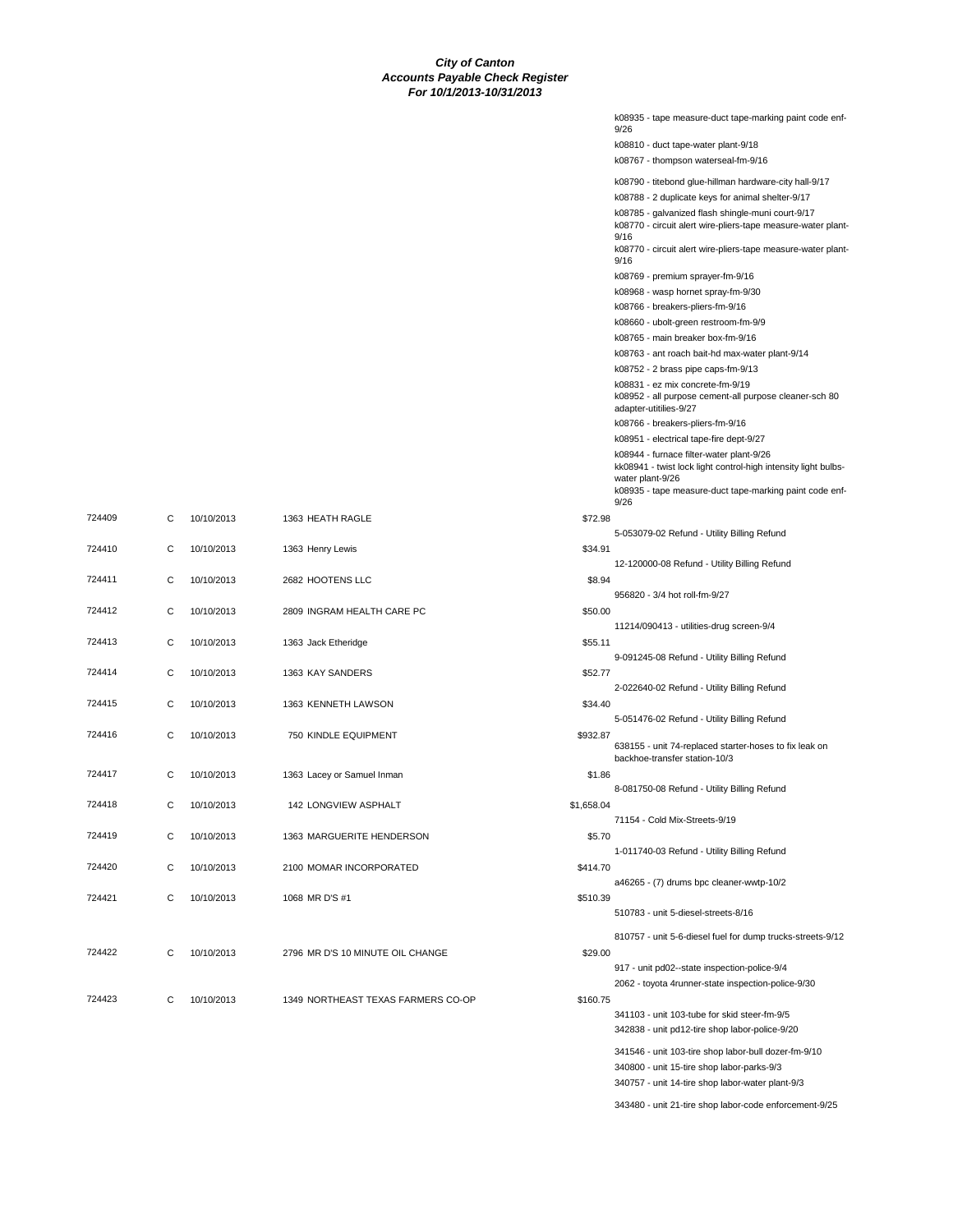|        |   |            |                                           |             | 342630 - unit 103-tube for skid steer-tire shop labor-fm-9/18                                               |
|--------|---|------------|-------------------------------------------|-------------|-------------------------------------------------------------------------------------------------------------|
| 724424 | C | 10/10/2013 | 1421 OEM SUPPLIES                         | \$656.40    | 340888 - unit 37-tire shop labor-fm-9/4                                                                     |
|        |   |            |                                           |             | 102250-13 - (2)color ink cartridges-fm-10/2                                                                 |
|        |   |            |                                           |             | 102261-13 - (4) smart print cartridges-fm-10/7                                                              |
| 724425 | C | 10/10/2013 | 350 OMNIBASE SERVICES OF TEXAS            | \$114.00    | 102264-13 - yellow toner-copier-coc-10/8                                                                    |
|        |   |            |                                           |             |                                                                                                             |
| 724426 | C | 10/10/2013 | 294 O'REILLY AUTOMOTIVE INC.              | \$103.11    | obs13300233 - ominbase fees-muni court--3rd quarter 2013                                                    |
|        |   |            |                                           |             | 0891-446566 - Engine 1-(6) gallons antifreeze-fire dept-9/25                                                |
|        |   |            |                                           |             | 0891-446843 - unit 8-tire repair kit-streets-9/26                                                           |
|        |   |            |                                           |             | 0891-443435 - Engine 1-power steering fluid-fire dept-9/9                                                   |
| 724427 | C | 10/10/2013 | 2936 PEOPLES                              | \$800.00    | 10/13-0000104511 - monthly internet-oct 2013                                                                |
|        |   |            |                                           |             | 10/13-0000104511 - monthly internet-oct 2013                                                                |
| 724428 | С | 10/10/2013 | 84 POSTMASTER                             | \$474.23    |                                                                                                             |
|        |   |            |                                           |             | 10042013 - replenish postage acct for newsletters-permit<br>#171                                            |
| 724429 | C | 10/10/2013 | 1363 RACHEL LAYNE                         | \$33.05     |                                                                                                             |
| 724430 | C | 10/10/2013 | 1363 Randall Moore                        | \$61.75     | 1-013390-02 Refund - Utility Billing Refund                                                                 |
|        |   |            |                                           |             | 5-052060-03 Refund - Utility Billing Refund                                                                 |
| 724431 | C | 10/10/2013 | 2525 RAY RIDINGS BUICK GMC                | \$234.73    |                                                                                                             |
|        |   |            |                                           |             | 57689 - unit 104-state inspection-streets-9/5                                                               |
|        |   |            |                                           |             | 110645 - unit 5-new drivers side arm rest-streets-9/5<br>110660 - unit 18-blower motor & resistor-wwtp-9/11 |
| 724432 | C | 10/10/2013 | 1363 SAM DEEN                             | \$27.91     |                                                                                                             |
|        |   |            |                                           |             | 1-013130-01 Refund - Utility Billing Refund                                                                 |
| 724433 | C | 10/10/2013 | 2157 SANITATION SOLUTIONS                 | \$43,373.37 |                                                                                                             |
|        |   |            |                                           |             | 39x00417 - sanitation solutions-monthly stmt-sep 2013                                                       |
|        |   |            |                                           |             | 39x00417 - sanitation solutions-monthly stmt-sep 2013                                                       |
|        |   |            |                                           |             | 39x00417 - sanitation solutions-monthly stmt-sep 2013                                                       |
|        |   |            |                                           |             | 39x00417 - sanitation solutions-monthly stmt-sep 2013                                                       |
|        |   |            |                                           |             | 39x00417 - sanitation solutions-monthly stmt-sep 2013                                                       |
|        |   |            |                                           |             | 39x00417 - sanitation solutions-monthly stmt-sep 2013                                                       |
|        |   |            |                                           |             | 39x00417 - sanitation solutions-monthly stmt-sep 2013                                                       |
|        |   |            |                                           |             | 39x00417 - sanitation solutions-monthly stmt-sep 2013                                                       |
|        |   |            |                                           |             | 39x00417 - sanitation solutions-monthly stmt-sep 2013                                                       |
|        |   |            |                                           |             | 39x00417 - sanitation solutions-monthly stmt-sep 2013                                                       |
|        |   |            |                                           |             | 39x00417 - sanitation solutions-monthly stmt-sep 2013                                                       |
|        |   |            |                                           |             | 39x00417 - sanitation solutions-monthly stmt-sep 2013                                                       |
|        |   |            |                                           |             |                                                                                                             |
| 724434 | C | 10/10/2013 | 66 SITE SANITATION SERVICE                | \$490.00    | 39x00417 - sanitation solutions-monthly stmt-sep 2013                                                       |
|        |   |            |                                           |             | 10/13-100 - portable toilets-oct 2013                                                                       |
|        |   |            |                                           |             | 10/13-100 - portable toilets-oct 2013                                                                       |
| 724435 | C | 10/10/2013 | 2426 SOUTHSIDE BANK                       | \$47,757.46 | 10/13-100 - portable toilets-oct 2013                                                                       |
|        |   |            |                                           |             | 10/13-187374 - yearly loan pmt #187374-fire engine-prin &<br>int                                            |
|        |   |            |                                           |             | 10/13-187374 - yearly loan pmt #187374-fire engine-prin &<br>int                                            |
| 724436 | C | 10/10/2013 | 52 STATE COMPTROLLER                      | \$100.00    | 7560029328/09302013a - child safety seat violation fines-                                                   |
|        |   |            |                                           |             | muni court-3rd quarter 2013                                                                                 |
| 724437 | C | 10/10/2013 | 3099 STATE COMPTROLLER OF PUBLIC ACCOUNTS | \$13,882.02 | 17560029328-09302013 - state criminal costs & fees-muni                                                     |
|        |   |            |                                           |             | court-3rd quarter 2013                                                                                      |
| 724438 | С | 10/10/2013 | 1363 TEXAS ROADS WINERY ATTN:LINDA RAMSEY | \$57.75     | 1-011200-04 Refund - Utility Billing Refund                                                                 |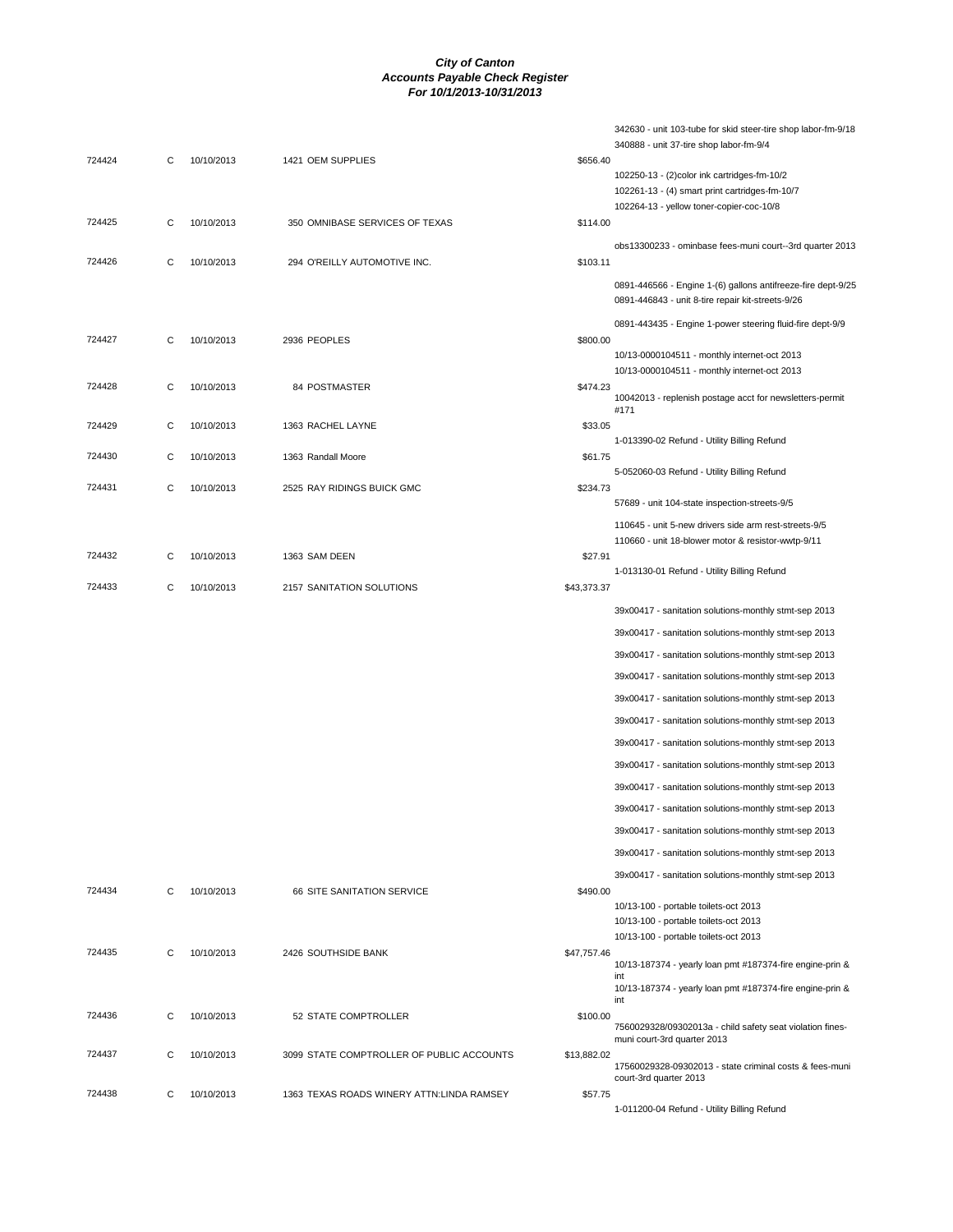| 724439 | C | 10/10/2013 | 1363 Thomas Garza                   | \$61.86     |                                                                                              |
|--------|---|------------|-------------------------------------|-------------|----------------------------------------------------------------------------------------------|
| 724440 | C | 10/10/2013 | 1363 TIFFINE McCARTAN               | \$47.84     | 1-011490-06 Refund - Utility Billing Refund                                                  |
|        |   |            |                                     |             | 8-082320-06 Refund - Utility Billing Refund                                                  |
| 724441 | C | 10/10/2013 | 221 TML INTERGOVERNMENTAL RISK POOL | \$33,149.25 |                                                                                              |
|        |   |            |                                     |             | 10/13-4477 - tml quarterly premiums-oct 2013                                                 |
|        |   |            |                                     |             | 10/13-4477 - tml quarterly premiums-oct 2013                                                 |
|        |   |            |                                     |             | 10/13-4477 - tml quarterly premiums-oct 2013                                                 |
|        |   |            |                                     |             | 10/13-4477 - tml quarterly premiums-oct 2013                                                 |
|        |   |            |                                     |             | 10/13-4477 - tml quarterly premiums-oct 2013                                                 |
|        |   |            |                                     |             | 10/13-4477 - tml quarterly premiums-oct 2013                                                 |
|        |   |            |                                     |             | 10/13-4477 - tml quarterly premiums-oct 2013                                                 |
|        |   |            |                                     |             | 10/13-4477 - tml quarterly premiums-oct 2013                                                 |
|        |   |            |                                     |             | 10/13-4477 - tml quarterly premiums-oct 2013                                                 |
|        |   |            |                                     |             | 10/13-4477 - tml quarterly premiums-oct 2013                                                 |
|        |   |            |                                     |             | 10/13-4477 - tml quarterly premiums-oct 2013<br>10/13-4477 - tml quarterly premiums-oct 2013 |
|        |   |            |                                     |             | 10/13-4477 - tml quarterly premiums-oct 2013                                                 |
|        |   |            |                                     |             | 10/13-4477 - tml quarterly premiums-oct 2013                                                 |
|        |   |            |                                     |             | 10/13-4477 - tml quarterly premiums-oct 2013                                                 |
|        |   |            |                                     |             | 10/13-4477 - tml quarterly premiums-oct 2013                                                 |
|        |   |            |                                     |             | 10/13-4477 - tml quarterly premiums-oct 2013                                                 |
|        |   |            |                                     |             | 10/13-4477 - tml quarterly premiums-oct 2013                                                 |
|        |   |            |                                     |             | 10/13-4477 - tml quarterly premiums-oct 2013                                                 |
|        |   |            |                                     |             | 10/13-4477 - tml quarterly premiums-oct 2013                                                 |
|        |   |            |                                     |             | 10/13-4477 - tml quarterly premiums-oct 2013                                                 |
|        |   |            |                                     |             | 10/13-4477 - tml quarterly premiums-oct 2013                                                 |
|        |   |            |                                     |             | 10/13-4477 - tml quarterly premiums-oct 2013                                                 |
|        |   |            |                                     |             | 10/13-4477 - tml quarterly premiums-oct 2013                                                 |
|        |   |            |                                     |             | 10/13-4477 - tml quarterly premiums-oct 2013                                                 |
|        |   |            |                                     |             | 10/13-4477 - tml quarterly premiums-oct 2013                                                 |
|        |   |            |                                     |             | 10/13-4477 - tml quarterly premiums-oct 2013                                                 |
|        |   |            |                                     |             | 10/13-4477 - tml quarterly premiums-oct 2013                                                 |
|        |   |            |                                     |             | 10/13-4477 - tml quarterly premiums-oct 2013                                                 |
|        |   |            |                                     |             | 10/13-4477 - tml quarterly premiums-oct 2013                                                 |
|        |   |            |                                     |             | 10/13-4477 - tml quarterly premiums-oct 2013                                                 |
|        |   |            |                                     |             | 10/13-4477 - tml quarterly premiums-oct 2013                                                 |
|        |   |            |                                     |             | 10/13-4477 - tml quarterly premiums-oct 2013                                                 |
|        |   |            |                                     |             | 10/13-4477 - tml quarterly premiums-oct 2013                                                 |
|        |   |            |                                     |             | 10/13-4477 - tml quarterly premiums-oct 2013                                                 |
|        |   |            |                                     |             | 10/13-4477 - tml quarterly premiums-oct 2013                                                 |
|        |   |            |                                     |             | 10/13-4477 - tml quarterly premiums-oct 2013                                                 |
|        |   |            |                                     |             | 10/13-4477 - tml quarterly premiums-oct 2013                                                 |
|        |   |            |                                     |             | 10/13-4477 - tml quarterly premiums-oct 2013                                                 |
|        |   |            |                                     |             | 10/13-4477 - tml quarterly premiums-oct 2013                                                 |
|        |   |            |                                     |             | 10/13-4477 - tml quarterly premiums-oct 2013<br>10/13-4477 - tml quarterly premiums-oct 2013 |
|        |   |            |                                     |             | 10/13-4477 - tml quarterly premiums-oct 2013                                                 |
|        |   |            |                                     |             | 10/13-4477 - tml quarterly premiums-oct 2013                                                 |
|        |   |            |                                     |             | 10/13-4477 - tml quarterly premiums-oct 2013                                                 |
|        |   |            |                                     |             | 10/13-4477 - tml quarterly premiums-oct 2013                                                 |
|        |   |            |                                     |             | 10/13-4477 - tml quarterly premiums-oct 2013                                                 |
|        |   |            |                                     |             | 10/13-4477 - tml quarterly premiums-oct 2013                                                 |
|        |   |            |                                     |             | 10/13-4477 - tml quarterly premiums-oct 2013                                                 |
|        |   |            |                                     |             | 10/13-4477 - tml quarterly premiums-oct 2013                                                 |
|        |   |            |                                     |             | 10/13-4477 - tml quarterly premiums-oct 2013                                                 |
| 724442 | С | 10/10/2013 | 1363 Val Lajci                      | \$31.29     |                                                                                              |
|        |   |            |                                     |             | 2-022400-01 Refund - Utility Billing Refund                                                  |
| 724443 | C | 10/10/2013 | 17 VAN ZANDT NEWSPAPER LLC          | \$255.00    |                                                                                              |
|        |   |            |                                     |             | 312738 - 1/4 pg oct guide-dry creek landing-fm-9/30                                          |
|        |   |            |                                     |             | 312745 - 1/2 pg oct guide-civic center-fm-9/27                                               |
| 724444 | С | 10/10/2013 | 139 VERIZON SOUTHWEST               | \$1,172.03  |                                                                                              |
|        |   |            |                                     |             |                                                                                              |

10/2013-800602 - verizon mo stmt-903-1FR-0064-fm-9/25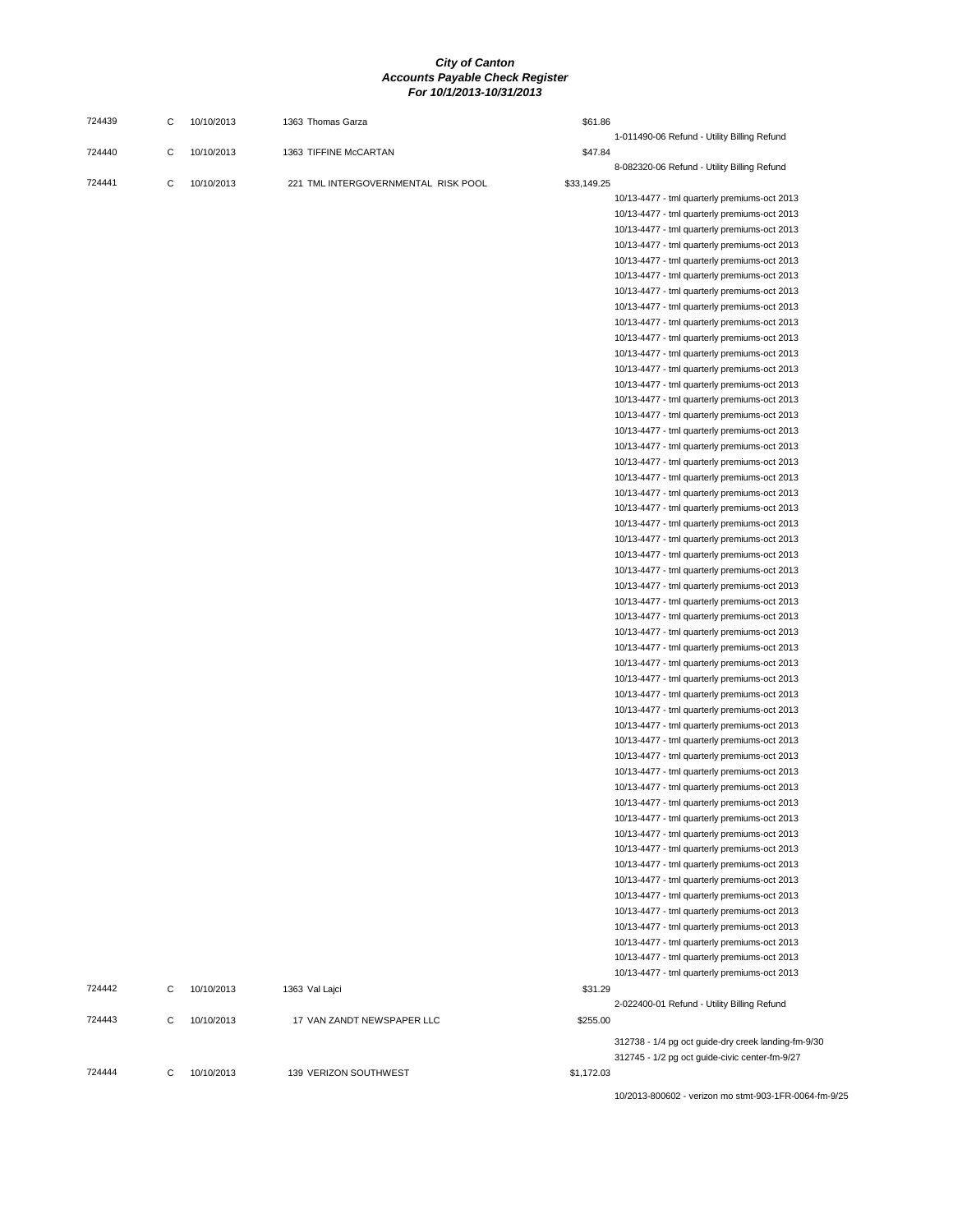|        |   |            |                                        | 10/13-404807 - verizon mo stmt-903-567-2920-fm-9/28<br>10/13-840126 - verizon mo stmt-sr cit bldg-9/25          |
|--------|---|------------|----------------------------------------|-----------------------------------------------------------------------------------------------------------------|
|        |   |            |                                        | 10/13-060530 - verizon mo stmt-903-567-2470-9/28                                                                |
|        |   |            |                                        | 10/2013-960906 - verizon mo stmt-903-1RT-6452-fm-9/25                                                           |
|        |   |            |                                        | 10/13-950823 - verizon mo stmt-903-567-1134-fm-9/25                                                             |
|        |   |            |                                        | 10/13-030109 - monthly verizon stmt-muni court-9/28                                                             |
|        |   |            |                                        | 10/13-061211 - monthly verizon stmt-animal shelter-9/28                                                         |
|        |   |            |                                        | 10/13-014992 - verizon mo stmt-903-1EL-1706-fm-9/25                                                             |
|        |   |            |                                        | 10/13-060621 - verizon mo stmt-903-567-0319-fire dept-<br>9/25                                                  |
| 724445 | С | 10/10/2013 | 1363 WELDON PROP                       | \$94.93<br>5-051477-01 Refund - Utility Billing Refund                                                          |
| 724446 | C | 10/10/2013 | 3046 XEROX CORPORATION                 | \$112.85<br>070337829 - monthly meter billing-police-sep 2013                                                   |
| 724447 | C | 10/14/2013 | 160 TEXAS MUNICIPAL RETIREMENT         | \$32,662.76                                                                                                     |
|        |   |            |                                        | 10/13 - tmrs contributions-sep 2013                                                                             |
|        |   |            |                                        | 10/13 - tmrs contributions-sep 2013<br>10/13 - tmrs contributions-sep 2013                                      |
|        |   |            |                                        | 10/13 - tmrs contributions-sep 2013                                                                             |
|        |   |            |                                        | 10/13 - tmrs contributions-sep 2013                                                                             |
|        |   |            |                                        | 10/13 - tmrs contributions-sep 2013                                                                             |
|        |   |            |                                        | 10/13 - tmrs contributions-sep 2013<br>10/13 - tmrs contributions-sep 2013                                      |
|        |   |            |                                        | 10/13 - tmrs contributions-sep 2013                                                                             |
|        |   |            |                                        | 10/13 - tmrs contributions-sep 2013                                                                             |
| 724448 | C | 10/21/2013 | 422 AMERICAN HERITAGE LIFE INS CO      | \$188.88                                                                                                        |
|        |   |            |                                        | 11/13-8084229372 - allstate cancer mo stmt-nov 2013                                                             |
|        |   |            |                                        | 11/13-8084229372 - allstate cancer mo stmt-nov 2013                                                             |
|        |   |            |                                        | 11/13-8084229372 - allstate cancer mo stmt-nov 2013                                                             |
|        |   |            |                                        | 11/13-8084229372 - allstate cancer mo stmt-nov 2013                                                             |
|        |   |            |                                        | 11/13-8084229372 - allstate cancer mo stmt-nov 2013                                                             |
|        |   |            |                                        | 11/13-8084229372 - allstate cancer mo stmt-nov 2013                                                             |
|        |   |            |                                        | 11/13-8084229372 - allstate cancer mo stmt-nov 2013                                                             |
| 724449 | C | 10/21/2013 | 1161 BECKAT OIL AND FUEL               | \$19,190.65<br>56935 - 6000 gal unleaded fuel @ 2.997-10/15                                                     |
|        |   |            |                                        | 56935 - 6000 gal unleaded fuel @ 2.997-10/15                                                                    |
|        |   |            |                                        | 56935 - 6000 gal unleaded fuel @ 2.997-10/15                                                                    |
|        |   |            |                                        | 56935 - 6000 gal unleaded fuel @ 2.997-10/15                                                                    |
|        |   |            |                                        | 56935 - 6000 gal unleaded fuel @ 2.997-10/15                                                                    |
|        |   |            |                                        | 56935 - 6000 gal unleaded fuel @ 2.997-10/15<br>56935 - 6000 gal unleaded fuel @ 2.997-10/15                    |
|        |   |            |                                        | 56935 - 6000 gal unleaded fuel @ 2.997-10/15                                                                    |
|        |   |            |                                        | 56935 - 6000 gal unleaded fuel @ 2.997-10/15                                                                    |
|        |   |            |                                        | 56935 - 6000 gal unleaded fuel @ 2.997-10/15                                                                    |
| 724450 | C | 10/21/2013 | 1264 BLAIR COMMUNICATIONS              | 56935 - 6000 gal unleaded fuel @ 2.997-10/15<br>\$1,040.00                                                      |
| 724451 | С | 10/21/2013 | 211 BORDERS & LONG OIL, INC.           | 083069 - (2) 2 way radios-w/batt b/w-fm-10/11<br>\$613.55                                                       |
|        |   |            |                                        | 34349 - 175 gallons diesel fuel-fire dept-10/9                                                                  |
| 724452 | C | 10/21/2013 | 3073 BRANCE IRBY                       | \$600.00<br>10082013 - fire inspections-9/16-10/4                                                               |
|        |   |            |                                        | 10082013 - fire inspections-9/16-10/4                                                                           |
| 724453 | C | 10/21/2013 | 3101 CANTEY HANGER LLP                 | \$552.55<br>1331766 - d noga-zanbaka vs city-sep 2013                                                           |
| 724454 | C | 10/21/2013 | 1676 CANTON EQUIPMENT RENTAL           | \$187.00                                                                                                        |
| 724455 | C | 10/21/2013 | 240 CANTON ROTARY CLUB                 | 20893 - rent trackhoe/excavator-utilities-9/16<br>\$521.94<br>10042013 - fm independent parking contractor-10/4 |
| 724456 | С | 10/21/2013 | 1496 CARD SERVICES-CITY OF CANTON-0093 | \$7,719.35                                                                                                      |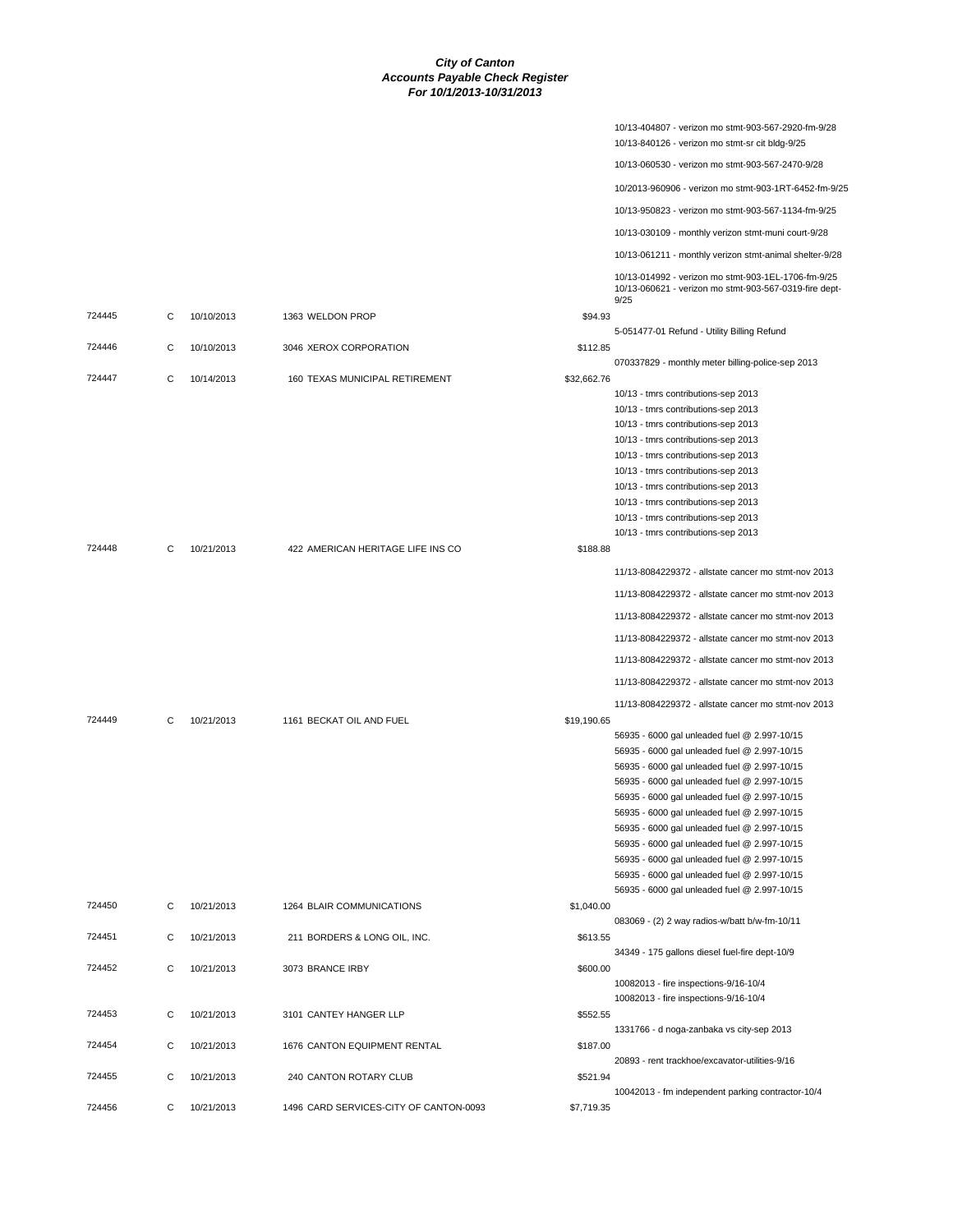53934 - guardian self defense-pistol grip stream-baton flashlight-animal control-9/24

67925 - wildlife supplies-true catch cage trap-steel poleanimal control-9/19

67925 - wildlife supplies-true catch cage trap-steel poleanimal control-9/19

331771313 - bigs 207-spring branch-h burton-travel for k9 seminar-police-9/27

799319176 - shell-waco-h burton-trave for k9 seminar-police-9/27

331770458 - bigs 345-spring branch-h burton-travel to k9 seminar-police-9/25

9700806643 - staples direct-2 guest chairs-animal shelter-9/24

07805 - walmart-cleaning supplies-fm-9/17 57451468 - uline-purell hand soap refills-dispenser-animal shelter-9/24 53934 - guardian self defense-pistol grip stream-baton

flashlight-animal control-9/24 21442 - animal care equip-2 extendable bite sticks-animal control-9/25

36147 - day pro tires-toyota 4runner-(4)new tires-police-9/20 oe197491er5476638 - nelson mfg-garden hose adapteranimal shelter-9/19 0185-5057-6885-5376 - paypal-little city dogs-flea control tabs-tapeworm med-animal shelter-9/19

ZJPH41 - classen buck-j brady-on line training--police-9/11

075325 - shell oil-hubbard-h burton-k9 seminar-9/24 0185-5057-6885-5376 - paypal-little city dogs-flea control tabs-tapeworm med-animal shelter-9/19

1191941160 - grainger-start capacitor-fm-9/25 e12wvj - usps-postage-fm-9/18

13092600001892 - mr d's oil change-trailblazer-fm-9/26

b9z6144 - exxon-brenham tx-travel vendor recruiting-9/28

b9z2276 - exxon-brenham tx-vendor recruiting-9/29 112pnq1 - americas best value inn-somerville tx-vendor

recruiting-l boston-9/27 09102013 - clarks flea market usa-yearly advertising-fm-9/10

2301-0658-8676 - texas america safety co-6 raincoats-fm-10/1

09242013 - buzz reg-winfield ceu academy-r malone-wwtp-9/25

10022013 - art printing of tx-business cards for dawn-fm-10/2

0qakvv - la police gear-return uniform pants-police-9/3

08253 - walmart-supplies for good sams rally-fm-9/16

21272 - sjm parts-3 voltage regulators-fm-9/18 385 - usps-postage-fm-9/17

176 - american pole-8 25 ft poles-fm-9/4

71445146 - tx dept of ag-r malone-license fees-9/6

7815 - texas district & county attys assoc-charging manualmuni court-9/5

112-9064533-1195441 - amazon-lexmark print cartridgepolice-9/4

8335 - east texas trophies-plaque for m rushing-9/17 0185-5057-6885-5376 - paypal-little city dogs-flea control tabs-tapeworm med-animal shelter-9/19

2160080 - la police gear-returned uniform pants-police-9/3

1313849 - galls-uniform pants-boots-police-9/4 92381 - myers auto salvage-toyota 4runner-fog light pigtailpolice-9/10

106-5668836-3085816 - amazon-emp record folders-file jackets-police-9/30

58969 - best western-t bates-travel to fire school-lewisvillefire dept-9/16

162254586 - shell oil-dallas-travel to fire school-fire dept-9/20

08212013 - adobe systems-credit for update-police dept-9/17

724610 - texas muni courts-regional clerks seminar-m richard-10/23-10/25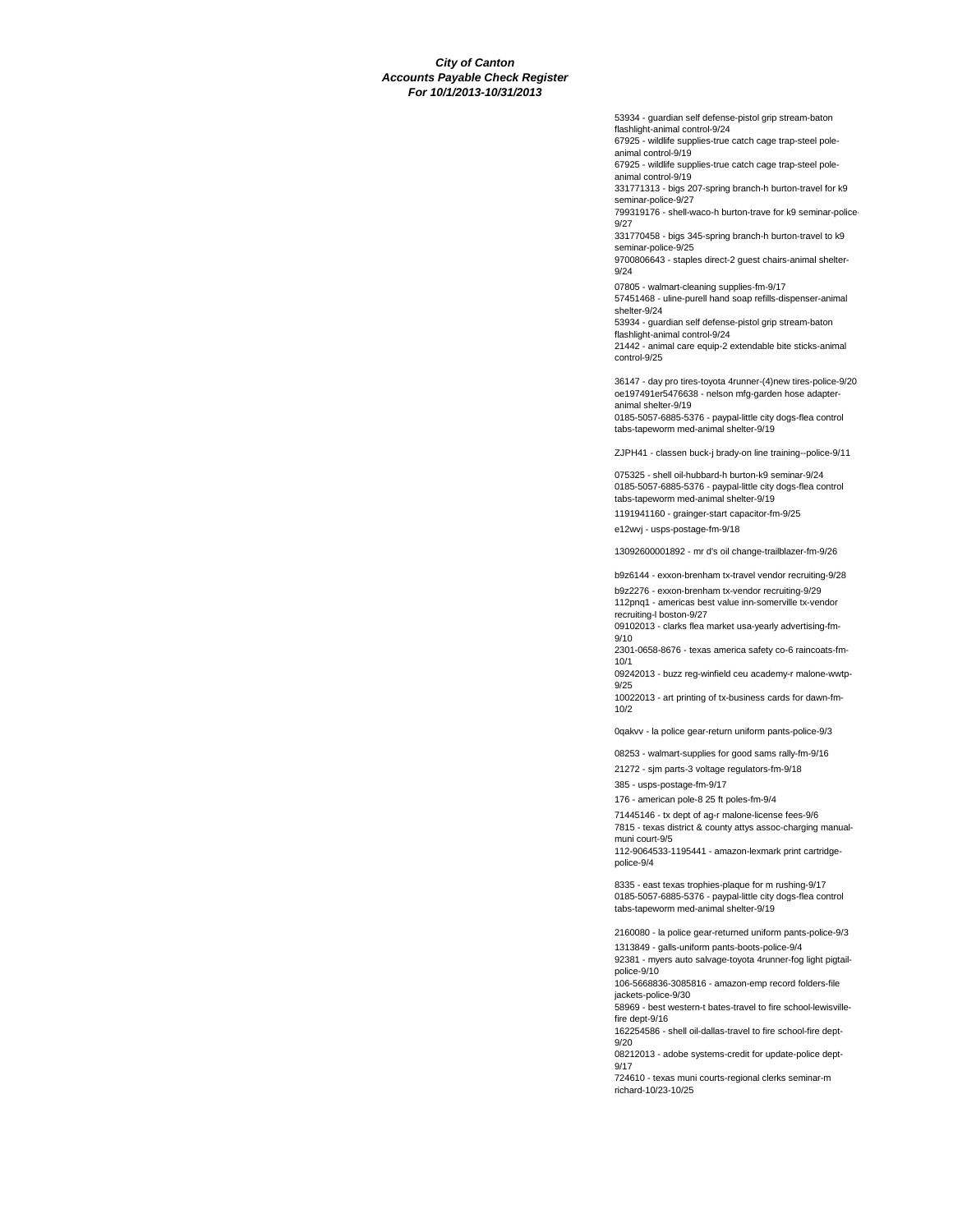|            | 724610 - texas muni courts-regional clerks seminar-m<br>richard-10/23-10/25                                                                 |
|------------|---------------------------------------------------------------------------------------------------------------------------------------------|
|            | 77888 - tml-k kroha--gfoat fall conference-10/23-10/25                                                                                      |
|            | 07621 - walmart-5 tier rack-fire dept-10/1<br>1325926900 - agri direct-55 gallon sprayer-pump-streets<br>maint-9/16                         |
|            | ftt83-415980 - officefurniture.com-office chair-muni court-9/5                                                                              |
| \$4,140.00 |                                                                                                                                             |
| \$352.81   | 35297 - 46000 tons aluminum sulfate-water plant-9/26                                                                                        |
|            | 449231 - monthly copier billing-coc-10/14<br>449231 - monthly copier billing-coc-10/14                                                      |
| \$1,195.34 | 394417-crc-1 - odor granules-soy float-work gloves-wwtp-                                                                                    |
|            | 10/10                                                                                                                                       |
|            | 394417-crc-1 - odor granules-soy float-work gloves-wwtp-<br>10/10                                                                           |
|            | 394417-crc-1 - odor granules-soy float-work gloves-wwtp-<br>10/10                                                                           |
| \$445.00   | 7926 - remove & replace pressure control on freezer-animal                                                                                  |
| \$47.00    | shelter-10/8                                                                                                                                |
|            | 378224-00 - 4 bulbs-water plant-10/8                                                                                                        |
| \$54.20    |                                                                                                                                             |
|            | 107-8862290-1522645 - amazon-reimb d johnson for<br>computer workstation pur for council room-10/21                                         |
| \$39.21    | 102013-1113700 - direct energy mo stmt-800 fm lane unit<br>94-10/7                                                                          |
|            | 10/2013-1141765 - direct energy mo stmt-fm-10/8                                                                                             |
| \$426.00   | 394418-dct-1 - hex nuts-drill bits-twist locks-discs-utilities-<br>10/11                                                                    |
| \$396.92   |                                                                                                                                             |
|            | 0617283 - leak collection clamp-utitilies-9/23                                                                                              |
| \$1,264.32 | 5001102 - unit PD73-replaced front stabilizer forks-police-                                                                                 |
|            | 10/1<br>8002736/1 - brush truck 2-installed 2 gaskets-wire<br>assemblies-fire dept-10/7                                                     |
| \$6,450.00 |                                                                                                                                             |
| \$489.50   | 10182013 - 12"Water Main-Tyler St to Wynne-Eng Svcs                                                                                         |
|            | 6079 - install cat 5e network line-council room-10/14                                                                                       |
| \$100.00   | 11214 - drug screen-pre employment-fm-10/8                                                                                                  |
| \$32.00    |                                                                                                                                             |
|            | 10212013 - k kroha-per diem-gfoat conference-richardson,<br>tx -10/23-10/25                                                                 |
| \$1,500.00 |                                                                                                                                             |
|            | 786679 - Build 21' rolling gate-install-water plant-10/21                                                                                   |
| \$14.50    |                                                                                                                                             |
| \$75.00    | 38483 - unit 30-state inspection-fm-10/18                                                                                                   |
|            | 003900 - refased a/c units-plaza museum-10/11                                                                                               |
| \$169.11   | 10162013 - m richard-per diem-mileage-muni clerk seminar-<br>tyler-10/23-10/25                                                              |
|            | 10162013 - m richard-per diem-mileage-muni clerk seminar-<br>tyler-10/23-10/25<br>10162013 - m richard-per diem-mileage-muni clerk seminar- |
|            | tyler-10/23-10/25                                                                                                                           |
| \$1,318.52 |                                                                                                                                             |
|            | 10/13-3399074 - paetec monthly stmt-oct 2013                                                                                                |
|            | 10/13-3399074 - paetec monthly stmt-oct 2013                                                                                                |
|            | 10/13-3399074 - paetec monthly stmt-oct 2013                                                                                                |
|            | 10/13-3399074 - paetec monthly stmt-oct 2013                                                                                                |

| 724459 | С | 10/21/2013 | 1668 CHAMELEON INDUSTRIES INC      | \$4,140.00 |                                                                                                                       |
|--------|---|------------|------------------------------------|------------|-----------------------------------------------------------------------------------------------------------------------|
|        |   |            |                                    |            | 35297 - 46000 tons aluminum sulfate-water plan                                                                        |
| 724460 | С | 10/21/2013 | 189 COMPLETE BUSINESS SYSTEMS      | \$352.81   |                                                                                                                       |
|        |   |            |                                    |            | 449231 - monthly copier billing-coc-10/14                                                                             |
|        |   |            |                                    |            | 449231 - monthly copier billing-coc-10/14                                                                             |
| 724461 | С | 10/21/2013 | 156 CONTINENTAL RESEARCH CORP.     | \$1,195.34 | 394417-crc-1 - odor granules-soy float-work glov<br>10/10                                                             |
|        |   |            |                                    |            | 394417-crc-1 - odor granules-soy float-work glov<br>10/10                                                             |
|        |   |            |                                    |            | 394417-crc-1 - odor granules-soy float-work glov<br>10/10                                                             |
| 724462 | С | 10/21/2013 | 1986 DAMRON A/C & HEATING LLC      | \$445.00   |                                                                                                                       |
|        |   |            |                                    |            | 7926 - remove & replace pressure control on fre<br>shelter-10/8                                                       |
| 724463 | С | 10/21/2013 | 351 DEALERS ELECTRICAL SUPPLY      | \$47.00    | 378224-00 - 4 bulbs-water plant-10/8                                                                                  |
| 724464 | С | 10/21/2013 | 622 DEBRA JOHNSON                  | \$54.20    |                                                                                                                       |
|        |   |            |                                    |            | 107-8862290-1522645 - amazon-reimb d johnso<br>computer workstation pur for council room-10/21                        |
| 724465 | С | 10/21/2013 | 1960 DIRECT ENERGY BUSINESS-DALLAS | \$39.21    |                                                                                                                       |
|        |   |            |                                    |            | 102013-1113700 - direct energy mo stmt-800 fm<br>94-10/7                                                              |
|        |   |            |                                    |            | 10/2013-1141765 - direct energy mo stmt-fm-10/                                                                        |
| 724466 | С | 10/21/2013 | 827 DURABLE COMPONENT TECH         | \$426.00   |                                                                                                                       |
|        |   |            |                                    |            | 394418-dct-1 - hex nuts-drill bits-twist locks-disc<br>10/11                                                          |
| 724467 | C | 10/21/2013 | 3086 FEI DALLAS WATERWORKS #788    | \$396.92   |                                                                                                                       |
|        |   |            |                                    |            | 0617283 - leak collection clamp-utitilies-9/23                                                                        |
| 724468 | С | 10/21/2013 | 2995 ALL STAR FORD CANTON          | \$1,264.32 |                                                                                                                       |
|        |   |            |                                    |            | 5001102 - unit PD73-replaced front stabilizer for                                                                     |
|        |   |            |                                    |            | 10/1<br>8002736/1 - brush truck 2-installed 2 gaskets-wi<br>assemblies-fire dept-10/7                                 |
| 724470 | C | 10/21/2013 | 2969 H & B ENGINEERING LLC         | \$6,450.00 |                                                                                                                       |
|        |   |            |                                    |            |                                                                                                                       |
|        |   |            |                                    |            | 10182013 - 12"Water Main-Tyler St to Wynne-E                                                                          |
| 724471 | С | 10/21/2013 | 2949 HOME CONCEPTS                 | \$489.50   |                                                                                                                       |
|        |   |            |                                    |            | 6079 - install cat 5e network line-council room-10                                                                    |
| 724472 | С | 10/21/2013 | 2809 INGRAM HEALTH CARE PC         | \$100.00   |                                                                                                                       |
|        |   |            |                                    |            | 11214 - drug screen-pre employment-fm-10/8                                                                            |
| 724473 | C | 10/21/2013 | 3103 KIMBERLY KROHA                | \$32.00    | 10212013 - k kroha-per diem-gfoat conference-ri                                                                       |
|        |   |            |                                    |            | tx -10/23-10/25                                                                                                       |
| 724474 | С | 10/21/2013 | 1891 LESTER SMITH                  | \$1,500.00 |                                                                                                                       |
|        |   |            |                                    |            | 786679 - Build 21' rolling gate-install-water plant-                                                                  |
| 724475 | С | 10/21/2013 | 949 LEWIS CHEVROLET                | \$14.50    |                                                                                                                       |
|        |   |            |                                    |            | 38483 - unit 30-state inspection-fm-10/18                                                                             |
| 724476 | С | 10/21/2013 | 199 MAULDIN MECHANICAL             | \$75.00    |                                                                                                                       |
|        |   |            |                                    |            | 003900 - refased a/c units-plaza museum-10/11                                                                         |
| 724477 | С | 10/21/2013 | 2641 MICHELLE RICHARD              | \$169.11   |                                                                                                                       |
|        |   |            |                                    |            | 10162013 - m richard-per diem-mileage-muni cle<br>tyler-10/23-10/25                                                   |
|        |   |            |                                    |            | 10162013 - m richard-per diem-mileage-muni cle<br>tyler-10/23-10/25<br>10162013 - m richard-per diem-mileage-muni cle |
|        |   |            |                                    |            | tyler-10/23-10/25                                                                                                     |
| 724478 | С | 10/21/2013 | 216 PAETEC COMMUNICATIONS INC      | \$1,318.52 |                                                                                                                       |
|        |   |            |                                    |            | 10/13-3399074 - paetec monthly stmt-oct 2013                                                                          |
|        |   |            |                                    |            | 10/13-3399074 - naetec monthly stmt-oct 2013                                                                          |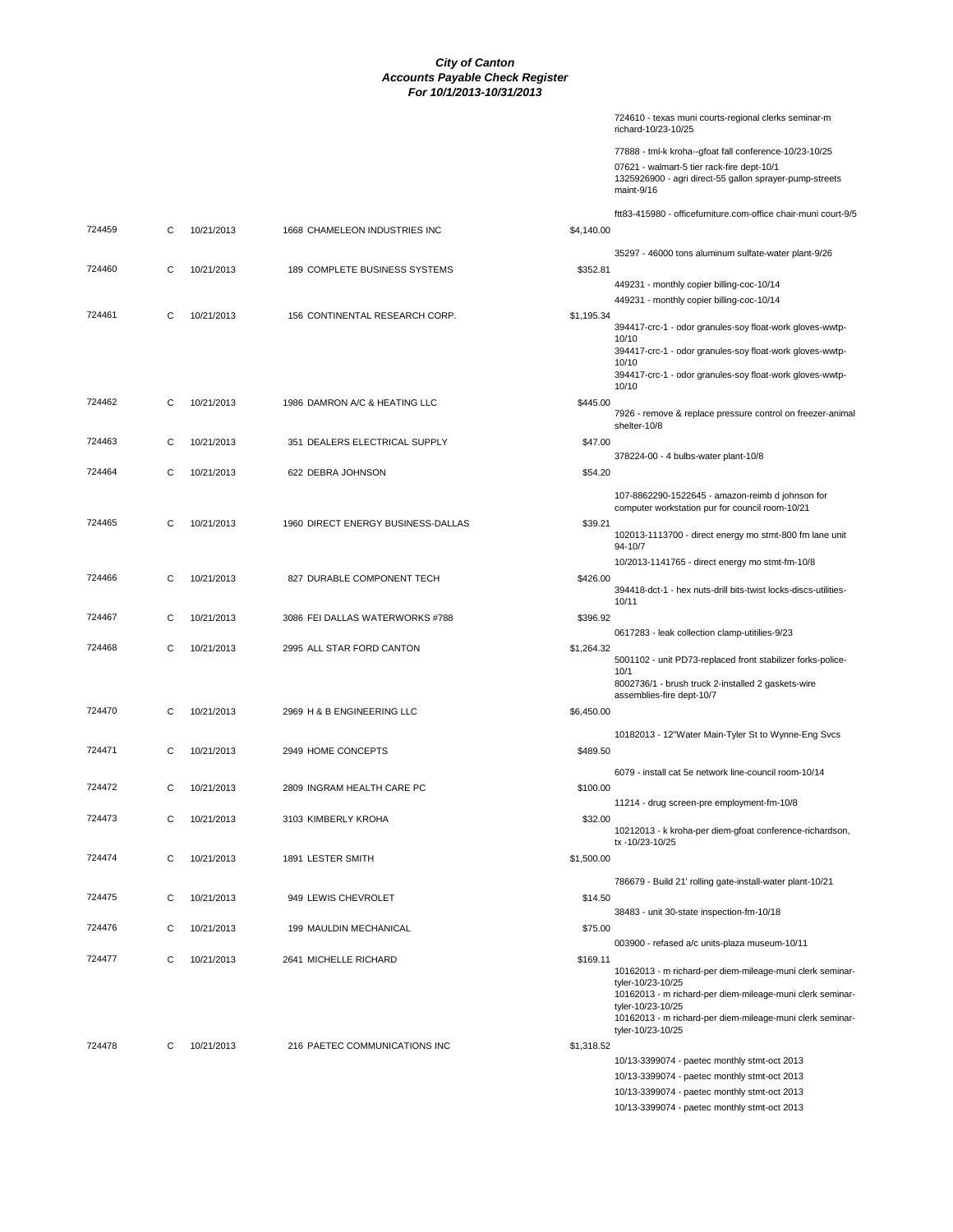|        |   |            |                                                  |            | 10/13-3399074 - paetec monthly stmt-oct 2013                                                                                          |
|--------|---|------------|--------------------------------------------------|------------|---------------------------------------------------------------------------------------------------------------------------------------|
|        |   |            |                                                  |            | 10/13-3399074 - paetec monthly stmt-oct 2013                                                                                          |
|        |   |            |                                                  |            | 10/13-3399074 - paetec monthly stmt-oct 2013                                                                                          |
|        |   |            |                                                  |            | 10/13-3399074 - paetec monthly stmt-oct 2013                                                                                          |
| 724479 | C | 10/21/2013 | 1991 PERDUE, BRANDON, FIELDER, COLLINS & MOTT LL | \$934.50   | ivc00019126 - attorneys fees for coll fines & fees-muni court<br>10/9                                                                 |
| 724480 | С | 10/21/2013 | 108 PETTY CASH-CITY OF CANTON                    | \$379.12   |                                                                                                                                       |
|        |   |            |                                                  |            | 10212013 - replenish petty cash-coc-10/21                                                                                             |
|        |   |            |                                                  |            | 10212013 - replenish petty cash-coc-10/21                                                                                             |
|        |   |            |                                                  |            | 10212013 - replenish petty cash-coc-10/21                                                                                             |
|        |   |            |                                                  |            | 10212013 - replenish petty cash-coc-10/21                                                                                             |
|        |   |            |                                                  |            | 10212013 - replenish petty cash-coc-10/21                                                                                             |
|        |   |            |                                                  |            | 10212013 - replenish petty cash-coc-10/21                                                                                             |
|        |   |            |                                                  |            | 10212013 - replenish petty cash-coc-10/21                                                                                             |
|        |   |            |                                                  |            | 10212013 - replenish petty cash-coc-10/21                                                                                             |
|        |   |            |                                                  |            | 10212013 - replenish petty cash-coc-10/21                                                                                             |
| 724481 | C | 10/21/2013 | 84 POSTMASTER                                    | \$555.28   | 10042013-UB - replenish postage for Permit #1-Utility Bills-<br>10/4                                                                  |
| 724482 | С | 10/21/2013 | 2938 POTTER MINTON PC                            | \$3,437.85 |                                                                                                                                       |
|        |   |            |                                                  |            | 09233.1024353 - legal fees-monthly statement-aug 2013                                                                                 |
|        |   |            |                                                  |            | 09233.1024353 - legal fees-monthly statement-aug 2013                                                                                 |
|        |   |            |                                                  |            | 09233.1024353 - legal fees-monthly statement-aug 2013                                                                                 |
|        |   |            |                                                  |            | 09233.1024353 - legal fees-monthly statement-aug 2013                                                                                 |
|        |   |            |                                                  |            | 09233.1024353 - legal fees-monthly statement-aug 2013                                                                                 |
|        |   |            |                                                  |            | 09233.1024353 - legal fees-monthly statement-aug 2013                                                                                 |
|        |   |            |                                                  |            | 09233.1024353 - legal fees-monthly statement-aug 2013                                                                                 |
|        |   |            |                                                  |            | 09233.1024353 - legal fees-monthly statement-aug 2013                                                                                 |
|        |   |            |                                                  |            | 09233.1024353 - legal fees-monthly statement-aug 2013                                                                                 |
|        |   |            |                                                  |            | 09233.1024353 - legal fees-monthly statement-aug 2013                                                                                 |
|        |   |            |                                                  |            | 09233.1024353 - legal fees-monthly statement-aug 2013                                                                                 |
| 724483 | C | 10/21/2013 | 3102 POWERPLAN                                   | \$643.53   | t30070 - Starter for Backhoe-Transfer Station-10/2                                                                                    |
| 724484 | С | 10/21/2013 | 771 RED BUD SUPPLY, INC                          | \$1,492.28 | 127707 - two hour parking signs-red hot sewer solvent-6<br>stop signs-9/26                                                            |
|        |   |            |                                                  |            | 127982 - 4 signs "Speed Bumps Ahead"-streets maint-10/4<br>127707 - two hour parking signs-red hot sewer solvent-6<br>stop signs-9/26 |
|        |   |            |                                                  |            | 127707 - two hour parking signs-red hot sewer solvent-6<br>stop signs-9/26                                                            |
|        |   |            |                                                  |            | 128110 - 4 signs "Two Hour Parking Monday - Friday"-<br>streets maint-10/8                                                            |
|        |   |            |                                                  |            | 127707 - two hour parking signs-red hot sewer solvent-6<br>stop signs-9/26                                                            |
| 724485 | C | 10/21/2013 | 3076 REFRIGERATED SPECIALIST INC                 | \$415.50   |                                                                                                                                       |
|        |   |            |                                                  |            | 355768 - repaired scotsman ice machine-senior cit bldg-<br>10/9                                                                       |
| 724486 | С | 10/21/2013 | 2751 RON HAMMACK                                 | \$66.00    | 10212013 - r hammack-per diem-fredericksburg-vendor                                                                                   |
|        |   |            |                                                  |            | recruiting-fm-10/19-10/20<br>10212013 - r hammack-per diem-fredericksburg-vendor                                                      |
|        |   |            |                                                  |            | recruiting-fm-10/19-10/20                                                                                                             |
| 724487 | C | 10/21/2013 | 1987 SPRINT                                      | \$1,087.13 |                                                                                                                                       |
|        |   |            |                                                  |            | 10/13-662195799 - sprint mo stmt-10/12<br>10/13-662195799 - sprint mo stmt-10/12                                                      |
|        |   |            |                                                  |            | 10/13-662195799 - sprint mo stmt-10/12                                                                                                |
|        |   |            |                                                  |            | 10/13-662195799 - sprint mo stmt-10/12                                                                                                |
|        |   |            |                                                  |            | 10/13-662195799 - sprint mo stmt-10/12                                                                                                |
|        |   |            |                                                  |            | 10/13-662195799 - sprint mo stmt-10/12                                                                                                |
|        |   |            |                                                  |            | 10/13-662195799 - sprint mo stmt-10/12                                                                                                |
|        |   |            |                                                  |            | 10/13-662195799 - sprint mo stmt-10/12                                                                                                |
|        |   |            |                                                  |            | 10/13-662195799 - sprint mo stmt-10/12                                                                                                |
|        |   |            |                                                  |            |                                                                                                                                       |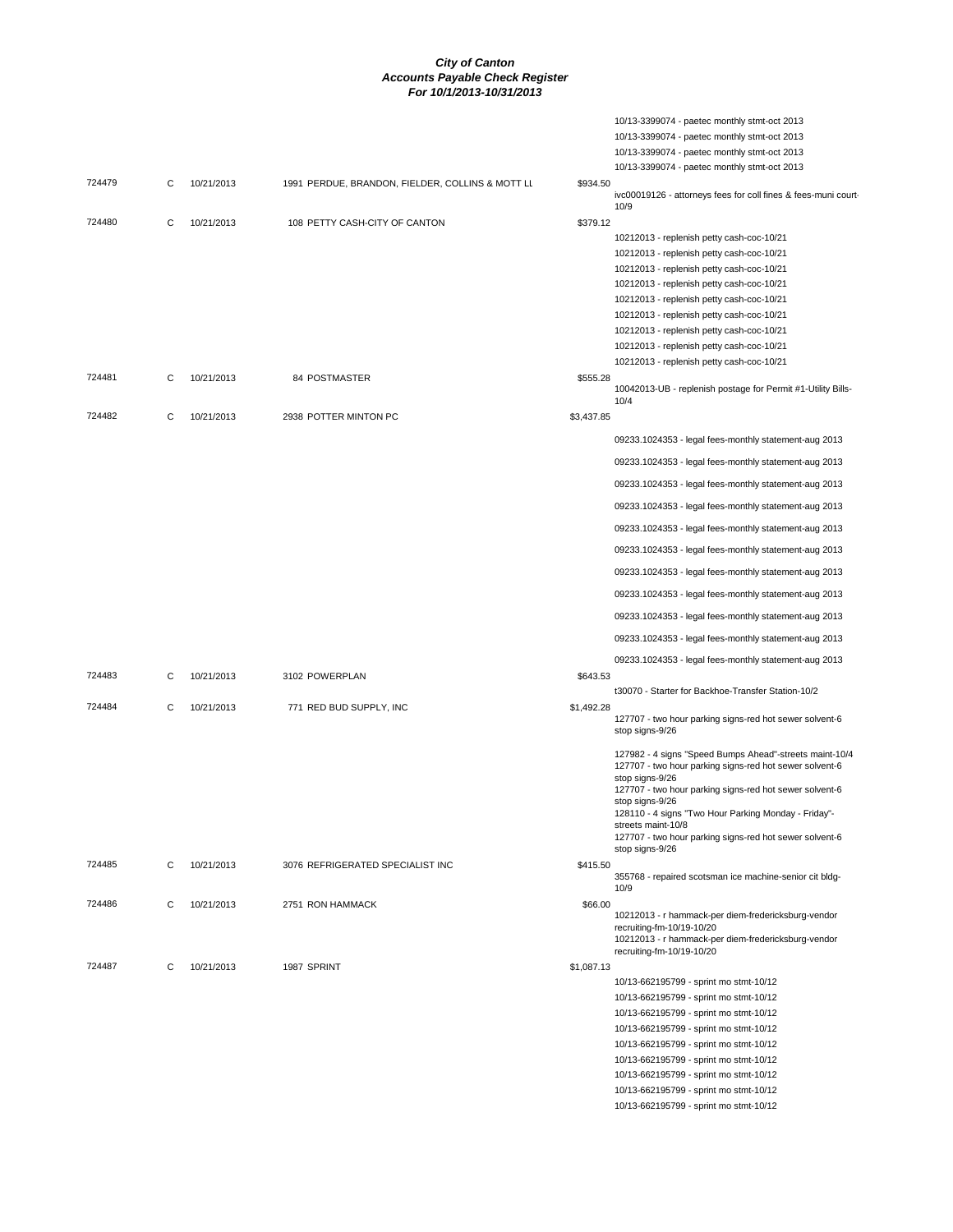|        |   |            |                                           |            | 10/13-662195799 - sprint mo stmt-10/12                                                                         |
|--------|---|------------|-------------------------------------------|------------|----------------------------------------------------------------------------------------------------------------|
|        |   |            |                                           |            | 10/13-662195799 - sprint mo stmt-10/12                                                                         |
| 724488 | С | 10/21/2013 | 3099 STATE COMPTROLLER OF PUBLIC ACCOUNTS | \$7,154.59 |                                                                                                                |
|        |   |            |                                           |            | 06302013 - fines & fees coll-amended rep 2nd qtr 2013-                                                         |
|        |   |            |                                           |            | muni court-6/30                                                                                                |
| 724489 | С | 10/21/2013 | 3048 TETC                                 | \$615.00   | 10172013 - d st john-msw b supervisor course-denton, tx -                                                      |
|        |   |            |                                           |            | 1/27-1/30/14                                                                                                   |
| 724490 | С | 10/21/2013 | 88 TEXAS MUNICIPAL CLERKS                 | \$190.00   |                                                                                                                |
|        |   |            |                                           |            | johnson/2014 - d johnson-reg membership dues-tmca-2014                                                         |
|        |   |            |                                           |            |                                                                                                                |
|        |   |            |                                           |            | seymore/2014 - j seymore-reg membership dues-tmca-2014                                                         |
| 724491 | С | 10/21/2013 | 481 TOMMY NUNN                            | \$262.82   |                                                                                                                |
|        |   |            |                                           |            | 661738 - unit 71-golf cart-12 volt golfcart solenoid switch-fm-<br>10/15                                       |
|        |   |            |                                           |            | 661735 - unit 71-golf cart-repaired starter-generator-brush                                                    |
|        |   |            |                                           |            | set-fm- $10/3$                                                                                                 |
| 724492 | С | 10/21/2013 | 79 TRINITY VALLEY ELEC COOP               | \$255.34   |                                                                                                                |
|        |   |            |                                           |            | 10/13-30043297004 - tvec monthly stmt-burnet trail-water<br>well-10/9                                          |
|        |   |            |                                           |            |                                                                                                                |
|        |   |            |                                           |            | 10/13-30043297002 - tvec monthly stmt-artesian well-10/9                                                       |
|        |   |            |                                           |            | 11/13-30043297006 - tvec monthly stmt-fm 2909-water well-<br>10/14                                             |
| 724493 | С | 10/21/2013 | 89 TXU ENERGY                             | \$654.86   |                                                                                                                |
|        |   |            |                                           |            | 11/13-900010368387 - txu monthly stmt-139 first Monday                                                         |
|        |   |            |                                           |            | lane-fm-10/16                                                                                                  |
| 724494 | С | 10/21/2013 | 96 TYLER UNIFORM CO.                      | \$94.00    |                                                                                                                |
|        |   |            |                                           |            | 76209-01 - uniform shirt-pant-d henson-police-10/3                                                             |
| 724495 | С | 10/21/2013 | 3070 UNIFIRST                             | \$1,443.32 |                                                                                                                |
|        |   |            |                                           |            | 8283078842 - unifirst wkly inv-streets-utilities-9/20                                                          |
|        |   |            |                                           |            | 8283078847 - unifirst wkly inv-water plant-9/20                                                                |
|        |   |            |                                           |            | 8283078846 - unifirst wkly inv-animal shelter-9/20                                                             |
|        |   |            |                                           |            | 8283078845 - unifirst wkly inv-city hall-9/20                                                                  |
|        |   |            |                                           |            | 8283078844 - unifirst wkly stmt-civic center-9/20                                                              |
|        |   |            |                                           |            | 8283078843 - unifirst wkly inv-fm-parks-9/20                                                                   |
|        |   |            |                                           |            | 8283078843 - unifirst wkly inv-fm-parks-9/20                                                                   |
|        |   |            |                                           |            | 8283080970 - unifirst wkly inv-city hall-9/27                                                                  |
|        |   |            |                                           |            | 8283078842 - unifirst wkly inv-streets-utilities-9/20<br>8283078842 - unifirst wkly inv-streets-utilities-9/20 |
|        |   |            |                                           |            | 8283076691 - unifirst wkly inv-wwtp-9/13                                                                       |
|        |   |            |                                           |            | 8283076691 - unifirst wkly inv-wwtp-9/13                                                                       |
|        |   |            |                                           |            | 8283074550 - unifirst wkly inv-city hall-9/6                                                                   |
|        |   |            |                                           |            | 8283076688 - unifirst wkly inv-city hall-9/13                                                                  |
|        |   |            |                                           |            | 8283076690 - unifirst wkly inv-water plant-9/13                                                                |
|        |   |            |                                           |            | 8283076690 - unifirst wkly inv-water plant-9/13                                                                |
|        |   |            |                                           |            | 8283078842 - unifirst wkly inv-streets-utilities-9/20                                                          |
|        |   |            |                                           |            | 8283080972 - unifirst wkly inv-water dept-9/27                                                                 |
|        |   |            |                                           |            | 8283080968 - unifirst wkly inv-fm-parks-9/27                                                                   |
|        |   |            |                                           |            | 8283080967 - uniform rentals-yearly contract-7/31                                                              |
|        |   |            |                                           |            | 8283080967 - uniform rentals-yearly contract-7/31                                                              |
|        |   |            |                                           |            | 8283080967 - uniform rentals-yearly contract-7/31                                                              |
|        |   |            |                                           |            | 8283080967 - uniform rentals-yearly contract-7/31                                                              |
|        |   |            |                                           |            | 8283078847 - unifirst wkly inv-water plant-9/20                                                                |
|        |   |            |                                           |            | 8283078848 - unifirst wkly inv-wwtp-9/20                                                                       |
|        |   |            |                                           |            | 8283078847 - unifirst wkly inv-water plant-9/20                                                                |
|        |   |            |                                           |            | 8283080972 - unifirst wkly inv-water dept-9/27                                                                 |
|        |   |            |                                           |            | 8283080968 - unifirst wkly inv-fm-parks-9/27                                                                   |
|        |   |            |                                           |            | 8283080973 - unifirst wkly inv-wwtp-9/27                                                                       |
|        |   |            |                                           |            | 8283076687 - unifirst wkly inv-civic center-9/13                                                               |
|        |   |            |                                           |            | 8283080972 - unifirst wkly inv-water dept-9/27                                                                 |
|        |   |            |                                           |            | 8283080973 - unifirst wkly inv-wwtp-9/27                                                                       |
|        |   |            |                                           |            | 8283076690 - unifirst wkly inv-water plant-9/13                                                                |
|        |   |            |                                           |            | 8283080971 - unifirst wkly inv-animal shelter-9/27                                                             |
|        |   |            |                                           |            | 8283080969 - unifirst wkly inv-civic ctr-9/27                                                                  |
|        |   |            |                                           |            | 8283078848 - unifirst wkly inv-wwtp-9/20                                                                       |
|        |   |            |                                           |            | 8283074547 - unifirst wkly inv                                                                                 |
|        |   |            |                                           |            | 8283076686 - unifirst wkly inv-fm-parks-9/13                                                                   |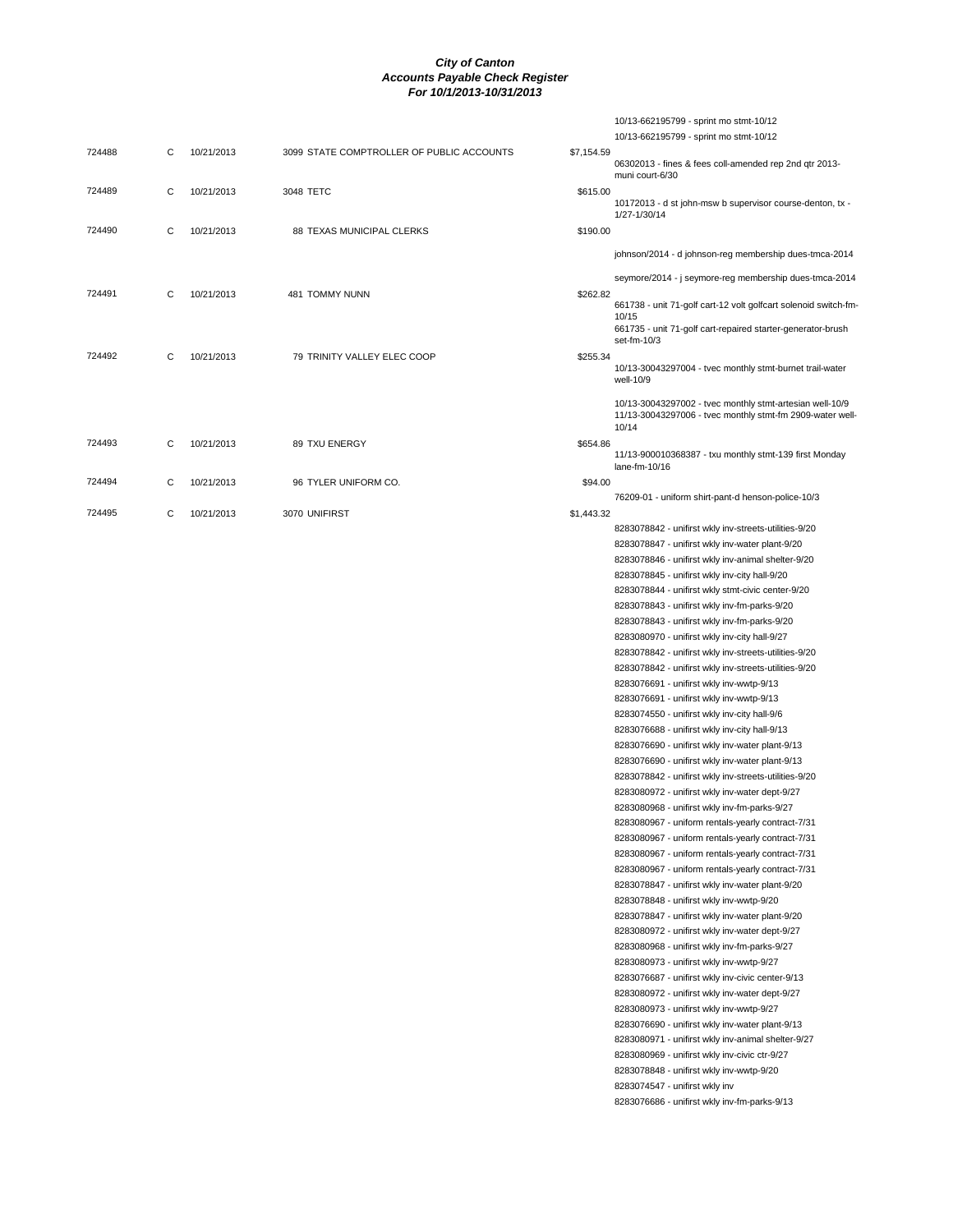|        |   |            |                                         |          | 8283074547 - unifirst wkly inv<br>8283074547 - unifirst wkly inv<br>8283074548 - unifirst wkly inv-fm-parks-9/6<br>8283074548 - unifirst wkly inv-fm-parks-9/6<br>8283074549 - unifirst wkly inv-civic center-9/6<br>8283074551 - unifirst wkly inv-animal shelter-9/6<br>8283074552 - unifirst wkly inv-water plant-9/6 |
|--------|---|------------|-----------------------------------------|----------|--------------------------------------------------------------------------------------------------------------------------------------------------------------------------------------------------------------------------------------------------------------------------------------------------------------------------|
|        |   |            |                                         |          | 8283074552 - unifirst wkly inv-water plant-9/6<br>8283076685 - unifirst wkly inv-streets-utiltiies-9/13<br>8283074547 - unifirst wkly inv<br>8283074552 - unifirst wkly inv-water plant-9/6                                                                                                                              |
|        |   |            |                                         |          | 8283076686 - unifirst wkly inv-fm-parks-9/13<br>8283076685 - unifirst wkly inv-streets-utiltiies-9/13                                                                                                                                                                                                                    |
|        |   |            |                                         |          | 8283076689 - unifirst wkly inv-animal shelter-9/13<br>8283076685 - unifirst wkly inv-streets-utiltiies-9/13                                                                                                                                                                                                              |
|        |   |            |                                         |          | 8283076685 - unifirst wkly inv-streets-utiltiies-9/13<br>8283074553 - unifirst wkly inv-wwtp-9/6                                                                                                                                                                                                                         |
| 724497 | С | 10/21/2013 | 200 UNITED SYSTEMS TECHNOLOGY INC       | \$16.16  | 8283074553 - unifirst wkly inv-wwtp-9/6                                                                                                                                                                                                                                                                                  |
| 724498 | C | 10/21/2013 | 844 USA BLUE BOOK                       | \$71.90  | 78988 - ebills-utiilty billing-9/30<br>156308 - sterile petri dish-easy read thermometer-wwtp-                                                                                                                                                                                                                           |
|        |   |            |                                         |          | 9/19<br>156308 - sterile petri dish-easy read thermometer-wwtp-                                                                                                                                                                                                                                                          |
| 724499 | C | 10/21/2013 | 139 VERIZON SOUTHWEST                   | \$500.55 | 9/19                                                                                                                                                                                                                                                                                                                     |
|        |   |            |                                         |          | 10/1-130709 - 903-567-1191 mo stmt-fire dept-fax-10/1                                                                                                                                                                                                                                                                    |
|        |   |            |                                         |          | 10/13-966910 - 903-567-0484-verizon mo stmt-fm-10/10                                                                                                                                                                                                                                                                     |
|        |   |            |                                         |          | 10/13-990304 - 903-567-1962 verizon mo stmt-fm-10/4<br>10/1-090213 - 903-567-1841- coc mo stmt-10/1                                                                                                                                                                                                                      |
|        |   |            |                                         |          | 10/1-121120 - 903-865-1041 lift station-mo stmt- 10/1                                                                                                                                                                                                                                                                    |
| 724500 | C | 10/21/2013 | 3100 WCCMUD                             | \$356.82 | 10081302 - rebuilt pump for lift station on billy street-sewer<br>plant-10/7                                                                                                                                                                                                                                             |
| 724501 | C | 10/22/2013 | 1669 BRANDY DEVILLE                     | \$234.90 | 10222013 - CAUSE # 05-00293-CASE # N009204753-<br>BRANDY/STEPHEN                                                                                                                                                                                                                                                         |
| 724502 | С | 10/22/2013 | 2488 CANTON HIGH SCHOOL BAND BOOSTERS   | \$846.66 | 10052013 - fm independent parking contractor-10/5                                                                                                                                                                                                                                                                        |
| 724503 | С | 10/22/2013 | 2848 CANTON HIGH SCHOOL STUDENT COUNCIL | \$443.88 | 10062013 - fm independent parking contractor-10/6                                                                                                                                                                                                                                                                        |
| 724504 | C | 10/22/2013 | 240 CANTON ROTARY CLUB                  | \$316.40 | 10032013 - fm independent parking contractor-10/3                                                                                                                                                                                                                                                                        |
| 724505 | С | 10/22/2013 | 732 CHRISTINA E RYDER                   | \$193.52 |                                                                                                                                                                                                                                                                                                                          |
| 724506 | С | 10/22/2013 | 1593 COLLEEN M BROWN                    | \$69.23  | 10222013 - CAUSE # 04 00514-CHRISTINA/JOE                                                                                                                                                                                                                                                                                |
|        |   |            |                                         |          | 10222013 - CAUSE-94211-COLLEEN BROWN/JOEL<br>BROWN--AG CASE#-4591592561                                                                                                                                                                                                                                                  |
| 724507 | С | 10/22/2013 | 2896 KANDICE RYAN DURHAM-LITTLE         | \$103.26 | 10222013 - Kandice Ryan Durham-Little/Brandon K Little-<br>cause 10-00819                                                                                                                                                                                                                                                |
| 724508 | C | 10/22/2013 | 3013 LEONARDO CRUZ                      | \$101.09 | 10222013 - #0012831167 case 77,195-leonardo<br>cruz/adriana toledo                                                                                                                                                                                                                                                       |
| 724509 | C | 10/22/2013 | 134 MY CREDIT UNION                     | \$320.00 |                                                                                                                                                                                                                                                                                                                          |
|        |   |            |                                         |          | 10222013 - EMPLOYEE DIRECT SAVINGS DEPOSIT                                                                                                                                                                                                                                                                               |
|        |   |            |                                         |          | 10222013 - EMPLOYEE DIRECT SAVINGS DEPOSIT                                                                                                                                                                                                                                                                               |
|        |   |            |                                         |          | 10222013 - EMPLOYEE DIRECT SAVINGS DEPOSIT                                                                                                                                                                                                                                                                               |
|        |   |            |                                         |          | 10222013 - EMPLOYEE DIRECT SAVINGS DEPOSIT                                                                                                                                                                                                                                                                               |
|        |   |            |                                         |          | 10222013 - EMPLOYEE DIRECT SAVINGS DEPOSIT                                                                                                                                                                                                                                                                               |
|        |   |            |                                         |          | 10222013 - EMPLOYEE DIRECT SAVINGS DEPOSIT                                                                                                                                                                                                                                                                               |
| 724510 | C | 10/22/2013 | 1918 ROBIN MICHELLE ALLISON             | \$230.77 |                                                                                                                                                                                                                                                                                                                          |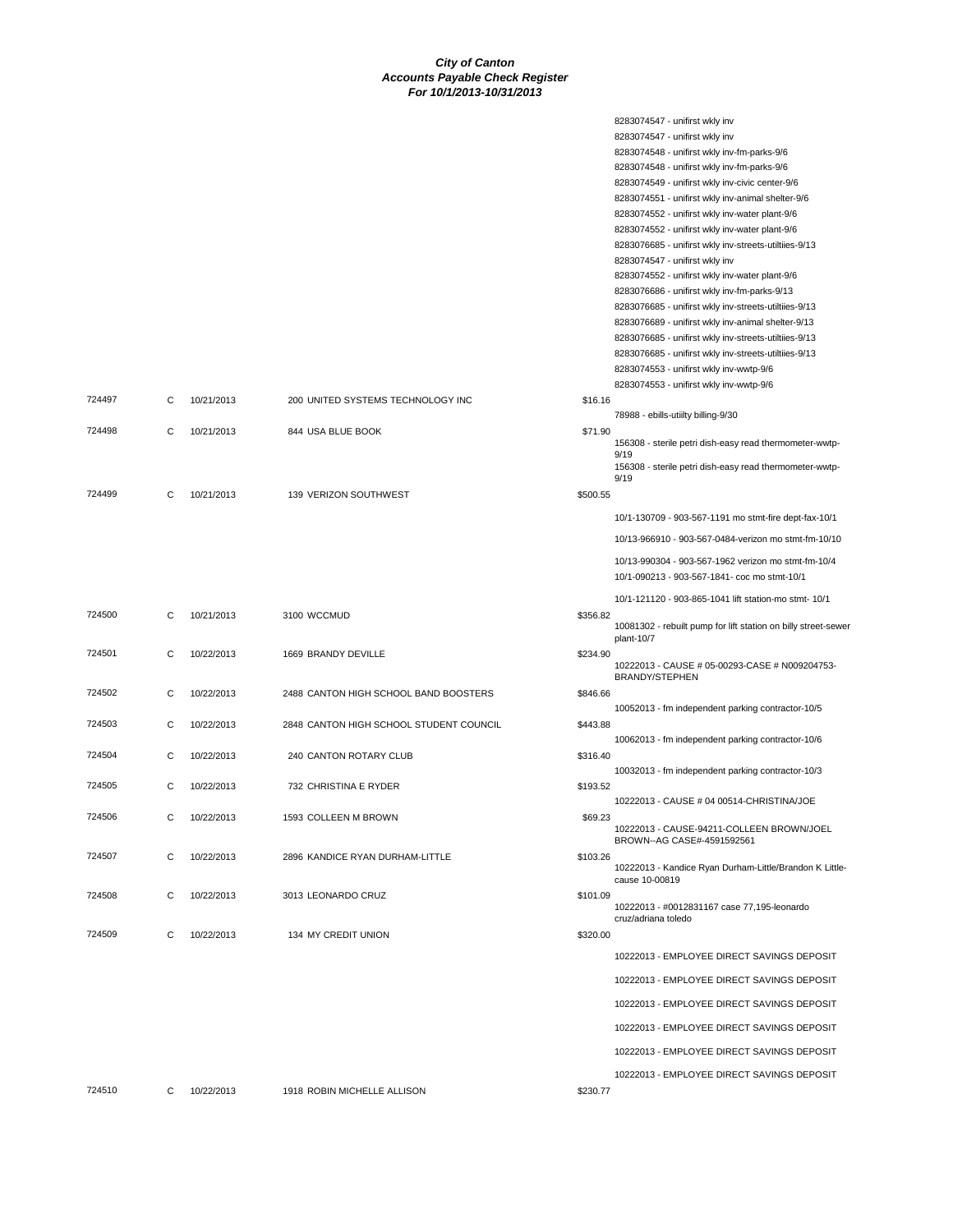|          |   |            |                                 |             | 10222013 - CASE-09-00132-ROBIN ALLISON/BRAD<br><b>ALLISON</b>                                  |
|----------|---|------------|---------------------------------|-------------|------------------------------------------------------------------------------------------------|
| 724511   | С | 10/22/2013 | 2736 State Disbursement Unit    | \$138.46    |                                                                                                |
|          |   |            |                                 |             | 10222013 - cause #CV38856/dana/j phillips                                                      |
| 724512   | C | 10/22/2013 | 2988 TEXAS BANK & TRUST         | \$3,786.75  | 10/13-828593500 - loan pmt# 828593500 prin & int-oct<br>2013                                   |
|          |   |            |                                 |             | 10/13-828593500 - loan pmt# 828593500 prin & int-oct<br>2013                                   |
| 724513   | C | 10/28/2013 | 1734 TRINITY CLINIC OF CANTON   | \$740.00    |                                                                                                |
|          |   |            |                                 |             | 10242013 - flu shots for employees-10/24                                                       |
| 10012013 | Е | 10/1/2013  | 2651 Bank Card Payment Systems  | \$178.00    | 10012013 - new credit card terminal-fm-10/1                                                    |
| 10082013 | Е | 10/8/2013  | 2616 DEPT OF THE TREASURY-IRS   | \$22,239.15 |                                                                                                |
|          |   |            |                                 |             | 10082013 - R.05-941 Payroll Tax Run 1500                                                       |
|          |   |            |                                 |             | 10082013 - R.05-941 Payroll Tax Run 1500                                                       |
|          |   |            |                                 |             | 10082013 - R.05-941 Payroll Tax Run 1500                                                       |
|          |   |            |                                 |             | 10082013 - R.05-941 Payroll Tax Run 1500                                                       |
|          |   |            |                                 |             | 10082013 - R.05-941 Payroll Tax Run 1500                                                       |
|          |   |            |                                 |             | 10082013 - R.05-941 Payroll Tax Run 1500                                                       |
|          |   |            |                                 |             | 10082013 - R.05-941 Payroll Tax Run 1500                                                       |
|          |   |            |                                 |             | 10082013 - R.05-941 Payroll Tax Run 1500                                                       |
|          |   |            |                                 |             | 10082013 - R.05-941 Payroll Tax Run 1500                                                       |
| 10102013 |   |            |                                 |             | 10082013 - R.05-941 Payroll Tax Run 1500                                                       |
|          | Е | 10/10/2013 | 2616 DEPT OF THE TREASURY-IRS   | \$2,557.16  | 10102013 - 941 Payroll Tax FM 1502                                                             |
|          |   |            |                                 |             | 10102013 - 941 Payroll Tax FM 1502                                                             |
|          |   |            |                                 |             | 10102013 - 941 Payroll Tax FM 1502                                                             |
|          |   |            |                                 |             | 10102013 - 941 Payroll Tax FM 1502                                                             |
| 10112013 | E | 10/11/2013 | 875 CEDC                        | \$59,301.00 |                                                                                                |
|          |   |            |                                 |             | 10112013 - State Coll Sales Tax-Sep 2013                                                       |
| 10152013 | Е | 10/15/2013 | 232 CITY OF CANTON GENERAL FUND | \$585.76    |                                                                                                |
|          |   |            |                                 |             | 10152013 - City Coll Sales Tax-Sep 2013                                                        |
|          |   |            |                                 |             | 10152013 - City Coll Sales Tax-Sep 2013                                                        |
| 10152013 | E | 10/15/2013 | 875 CEDC                        | \$195.25    |                                                                                                |
|          |   |            |                                 |             | 10152013 - City Coll Sales Tax Sep 2013                                                        |
|          |   |            |                                 |             | 10152013 - City Coll Sales Tax Sep 2013                                                        |
| 10152013 | Е | 10/15/2013 | 52 STATE COMPTROLLER            | \$2,428.49  |                                                                                                |
|          |   |            |                                 |             | 10152013 - City Coll Sales Tax Sep 2013                                                        |
|          |   |            |                                 |             | 10152013 - City Coll Sales Tax Sep 2013                                                        |
| 10182013 | Е | 10/18/2013 | 91 TEXAS WORKFORCE COMMISSION   | \$961.23    | 10152013cr - City Coll Sales Tax Sep 2013                                                      |
|          |   |            |                                 |             | 10182013 - TWC Pmt 3rd Quarter 2013                                                            |
| 10222013 | Е | 10/22/2013 | 2616 DEPT OF THE TREASURY-IRS   | \$24,314.15 |                                                                                                |
|          |   |            |                                 |             | 10222013 - 941 Payroll Tax Run 1507                                                            |
|          |   |            |                                 |             | 10222013 - 941 Payroll Tax Run 1507                                                            |
|          |   |            |                                 |             | 10222013 - 941 Payroll Tax Run 1507                                                            |
|          |   |            |                                 |             | 10222013 - 941 Payroll Tax Run 1507                                                            |
|          |   |            |                                 |             | 10222013 - 941 Payroll Tax Run 1507                                                            |
|          |   |            |                                 |             | 10222013 - 941 Payroll Tax Run 1507                                                            |
|          |   |            |                                 |             | 10222013 - 941 Payroll Tax Run 1507                                                            |
|          |   |            |                                 |             | 10222013 - 941 Payroll Tax Run 1507                                                            |
|          |   |            |                                 |             | 10222013 - 941 Payroll Tax Run 1507                                                            |
|          |   |            |                                 |             | 10222013 - 941 Payroll Tax Run 1507                                                            |
| 10292013 | Е | 10/29/2013 | 2982 CITY OF CANTON FLEX ACCT   | \$5,510.00  |                                                                                                |
|          |   |            |                                 |             | 10292013 - Flex Plan Funding for FY 2013-2014                                                  |
|          |   |            |                                 |             | 10292013 - Flex Plan Funding for FY 2013-2014                                                  |
|          |   |            |                                 |             | 10292013 - Flex Plan Funding for FY 2013-2014<br>10292013 - Flex Plan Funding for FY 2013-2014 |
| 10302013 | Е | 10/30/2013 | 232 CITY OF CANTON GENERAL FUND | \$12.04     |                                                                                                |
|          |   |            |                                 |             |                                                                                                |
|          |   |            |                                 |             | 10302013cr - reclass fm payroll ded-health ins exp-oct 2013                                    |
|          |   |            |                                 |             | 10302013 - reclass fm payroll ded-oct 2013                                                     |
|          |   |            |                                 |             | 10302013 - reclass fm payroll ded-oct 2013                                                     |
|          |   |            |                                 |             | 10302013 - reclass fm payroll ded-oct 2013                                                     |
|          |   |            |                                 |             | 10302013 - reclass fm payroll ded-oct 2013                                                     |